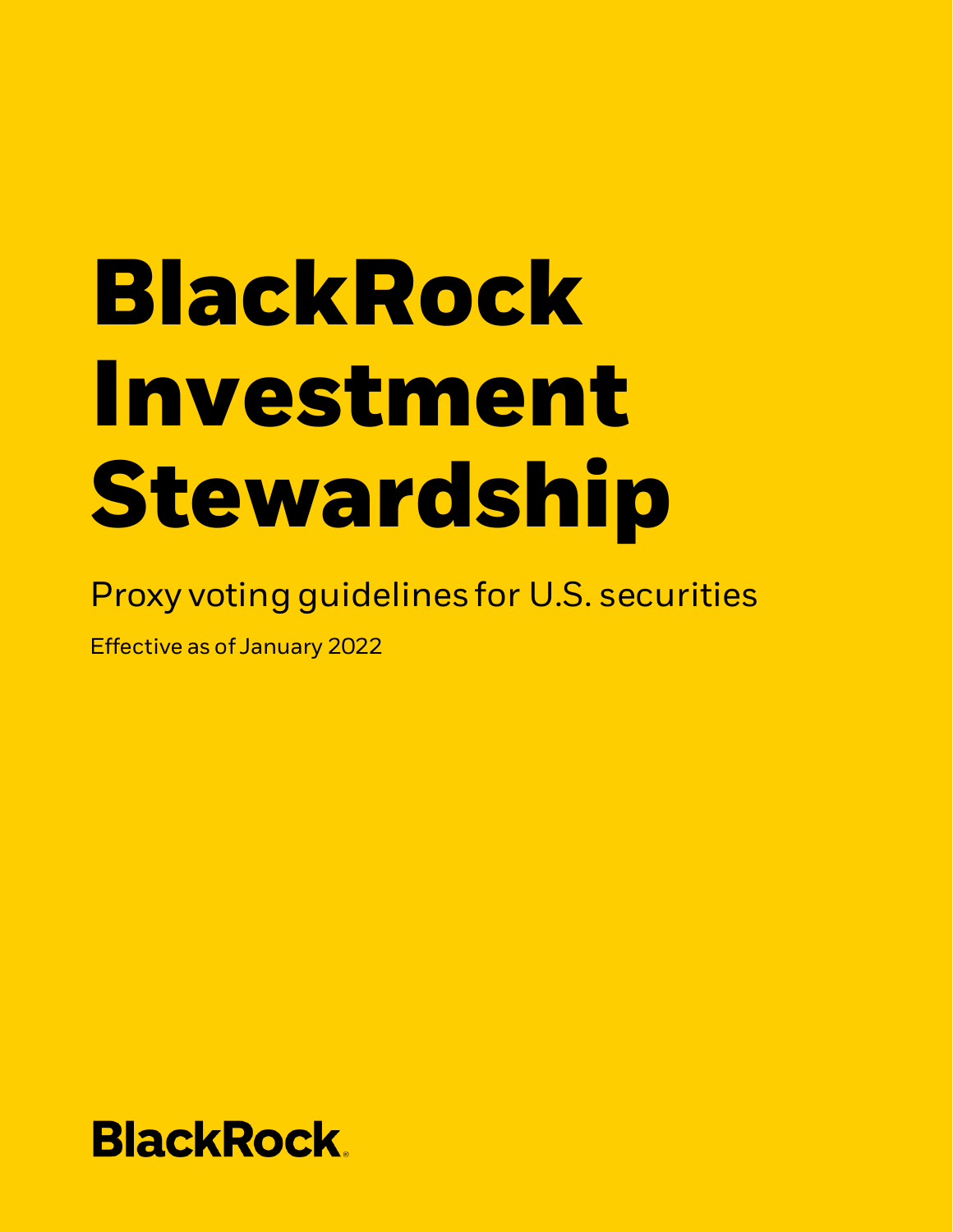# **Contents**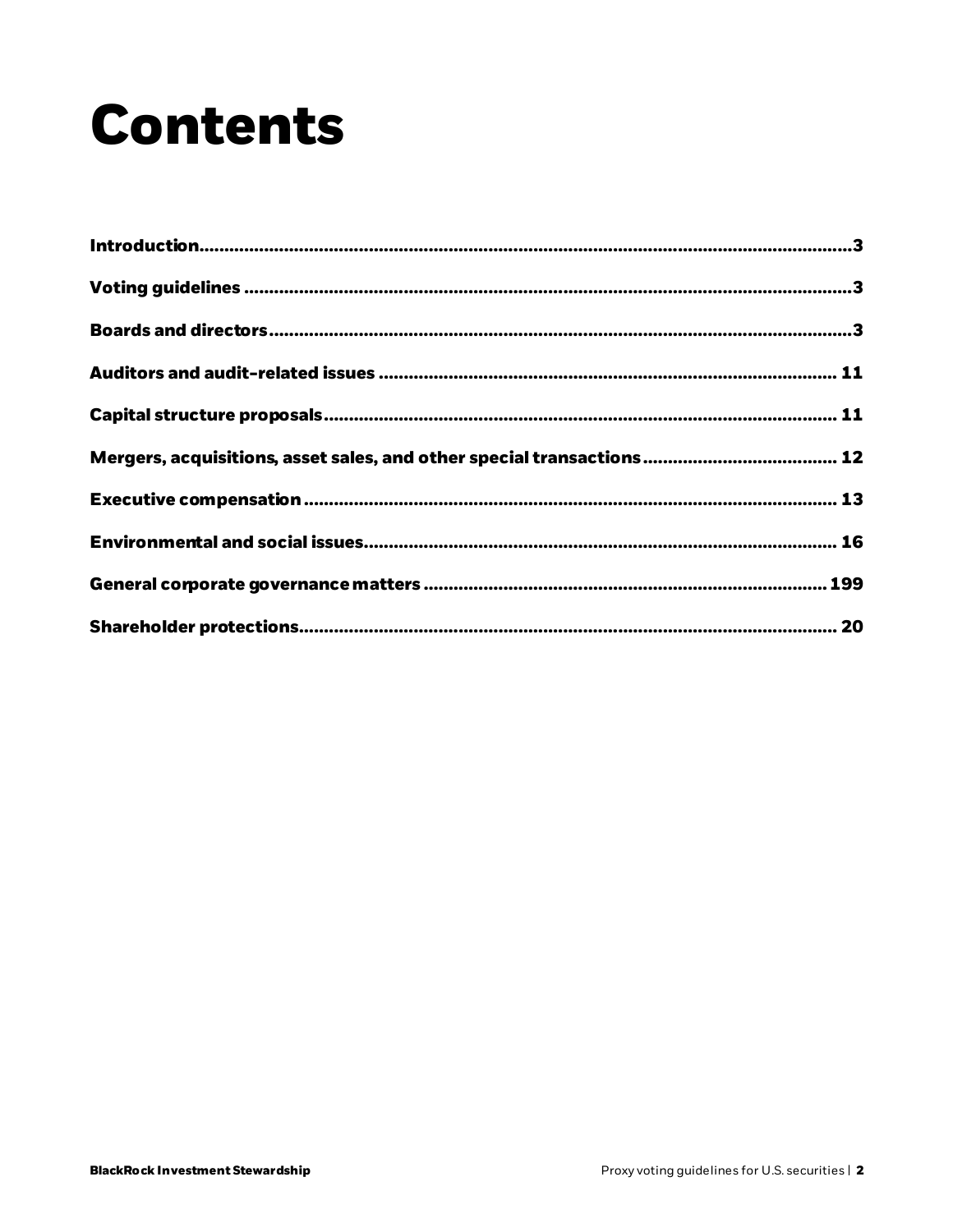These guidelines should be read in conjunction with the BlackRock Investment Stewardship Global [Principles](https://www.blackrock.com/corporate/literature/fact-sheet/blk-responsible-investment-engprinciples-global.pdf).

# **Introduction**

We believe BlackRock has a responsibility to monitor and provide feedback to companies, in our role as stewards of our clients' investments. BlackRock Investment Stewardship ("BIS") does this through engagement with management teams and/or board members on material business issues, including environmental, social, and governance ("ESG") matters and, for those clients who have given us authority, through voting proxies in the best long-term economic interests of their assets.

The following issue-specific proxy voting guidelines (the "Guidelines") are intended to summarize BIS' regional philosophy and approach to engagement and voting on ESG factors, as well as our expectations of directors, for U.S. securities. These Guidelinesare not intended to limit the analysis of individual issues at specific companies or provide a guide to how BIS will engage and/or vote in every instance. They are applied with discretion, taking into consideration the range of issues and facts specific to the company, as well as individual ballot items at annual and special meetings.

# **Voting guidelines**

Theseguidelines are divided into eight key themes, which group together the issues that frequently appear on the agenda of annual and extraordinary meetings of shareholders:

- $\bullet$  Boards and directors
- Auditors and audit-related issues
- Capital structure
- Mergers, acquisitions, asset sales, and other special transactions
- Executive compensation
- Environmental and social issues
- General corporate governance matters
- Shareholder protections

# **Boards and directors**

The effective performance of the board is critical to the economic success of the company and the protection of shareholders' interests. As part of their responsibilities, board members owe fiduciary duties to shareholders in overseeing the strategic direction, operations, and risk management of the company. For this reason, BISsees engagement withand the election of directors as one of our most critical responsibilities.

Disclosure of material issues that affect the company's long-term strategy and value creation, including material ESG factors, is essential for shareholders to appropriately understand and assess how effectively the board is identifying, managing, and mitigating risks.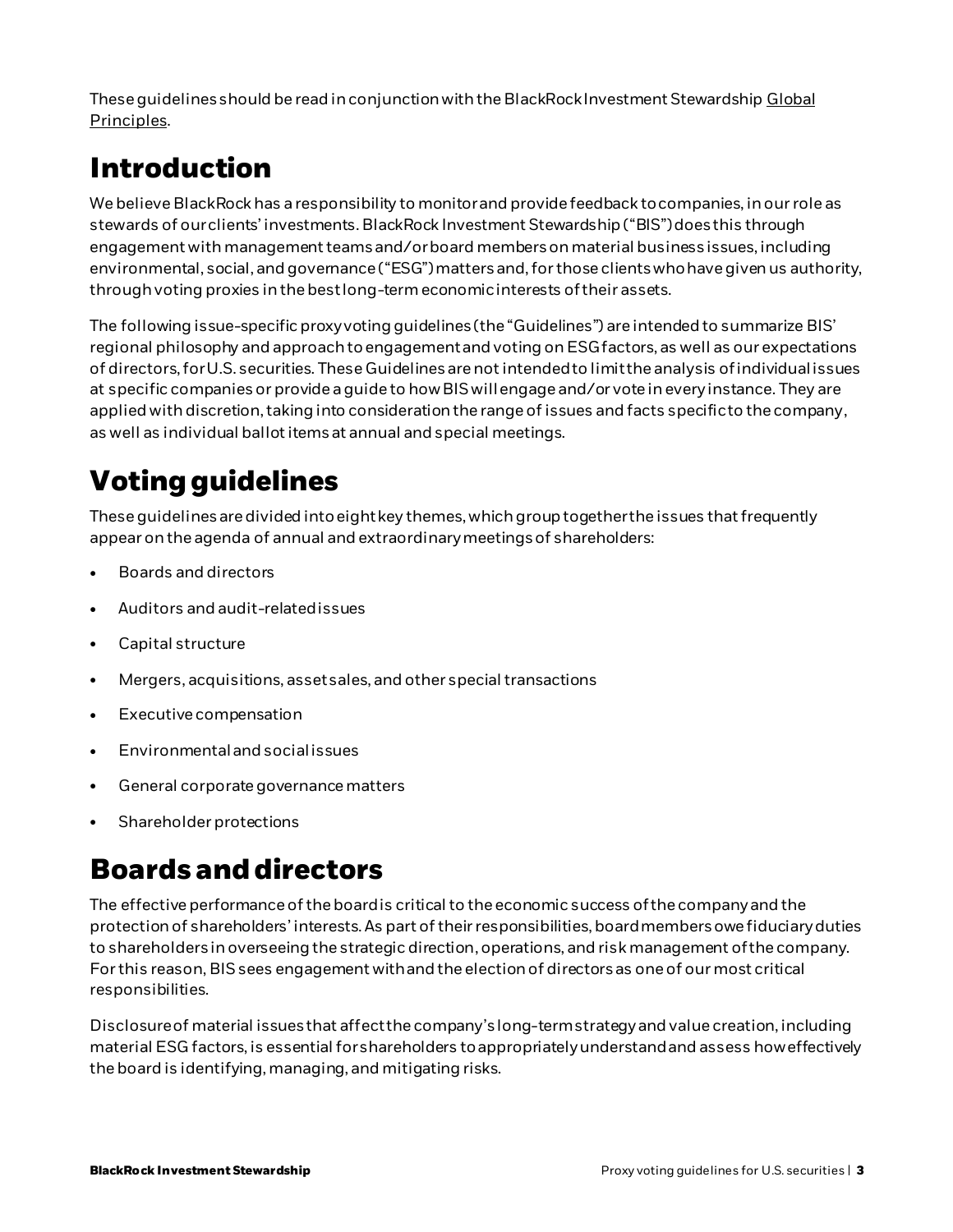Where we conclude that a board has failed to address or disclose one or more material issues within a specified timeframe, we may hold directors accountable or take other appropriate actionin the context of our voting decisions.

#### **Director elections**

Where a board has not adequately demonstrated, through actions and company disclosures, how material issues are appropriately identified, managed, and overseen, we will consider voting againstthe re-election of those directors responsible for the oversight of such issues, as indicated below.

#### **Independence**

We expect a majority of the directors on the board to be independent. In addition, all members of key committees, including audit, compensation, and nominating/ governance committees, should be independent. Our view of independence may vary from listing standards.

Common impediments to independence may include:

- Employmentas a senior executive by the company or a subsidiary within the past five years
- An equity ownership in the company in excess of 20%
- Having any other interest, business, or relationship (professional or personal) which could, or could reasonably be perceived to, materially interfere with the director's ability to act in the best interests of the company

We may vote against directors serving on key committees whowe do not consider to be independent, including at controlled companies.

#### **Oversight**

We expect the board to exercise appropriate oversight of management and the business activities of the company. Where we believe a board has failed to exercise sufficient oversight, we may vote against the responsible committees and/or individual directors. The following illustrates common circumstances:

- With regard to material ESG risk factors, or where the company has failed to provide shareholders with adequate disclosure to conclude appropriate strategic consideration is given to these factors by the board, we may vote against directors of the responsible committee, or the most relevant director
- With regard to accounting practices or audit oversight, e.g., where the board has failed to facilitate quality, independent auditing. If substantial accounting irregularities suggest insufficient oversight, we will consider voting against the current audit committee, and any other members of the board who may be responsible
- During a period in which executive compensation appears excessive relative to the performance of the company and compensation paid by peers, we may vote against the members of the compensation committee
- Where a company has proposed an equity compensation plan that is not aligned with shareholders' interests, we may vote against the members of the compensation committee
- Where the board is not comprised of a majority of independent directors (this may not apply in the case of a controlled company), we may vote against the chair of the nominating/governance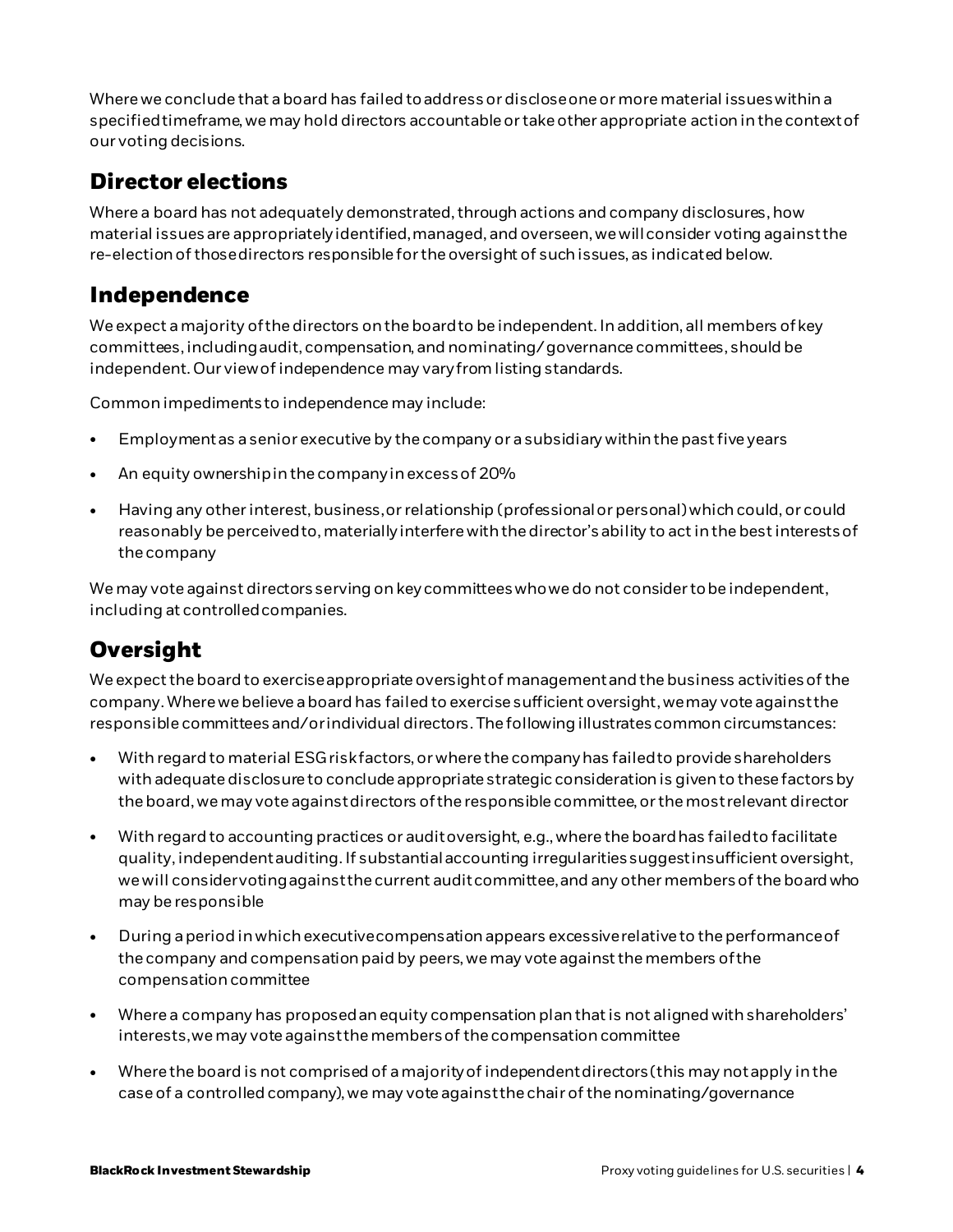committee, or where no chair exists, the nominating/governance committee member with the longest tenure

- Where it appears the director has acted (at the company or at other companies) in a manner that compromises theirabilityto represent the best long-term economic interests of shareholders, we may vote against that individual
- Where a director has a multi-year pattern of poor attendance at combined board and applicable committee meetings, or a director has poor attendance in a single year with no disclosed rationale, we may vote against that individual. Excluding exigent circumstances, BISgenerally considers attendance at less than 75% of the combined board and applicable committee meetings to be poor attendance
- Where a director serves on an excessivenumber of boards, which may limit their capacity to focus on each board's needs, we may vote against that individual. The followingidentifiesthe maximum number of boards on which a director may serve, before BIS considers them to be over-committed:

|                         | <b>Public Company Executive</b> | # Outside Public Boards <sup>1</sup> | <b>Total # of Public Boards</b> |
|-------------------------|---------------------------------|--------------------------------------|---------------------------------|
| Director A              |                                 |                                      |                                 |
| Director $\mathsf{B}^2$ |                                 | ੨                                    |                                 |

#### **Responsiveness to shareholders**

We expect a board to be engaged and responsive to its shareholders, including acknowledging voting outcomes for director elections, compensation, shareholder proposals, and other ballot items. Where we believe a board has not substantially addressed shareholder concerns, we may vote against the responsible committees and/or individual directors. The following illustrates common circumstances:

- The independent chair or lead independent director, members of the nominating/governance committee, and/or the longest tenured director(s), where we observe a lack of board responsiveness to shareholders, evidence of board entrenchment, and/or failure to plan for adequate board member succession
- The chair of the nominating/governance committee, or where no chair exists, the nominating/governance committee member with the longest tenure, where board member(s) at the most recent election of directorshave received againstvotes from more than 25% of shares voted, and the board has not taken appropriate action to respond to shareholder concerns. This may not apply in cases where BISdid not support the initial against vote

 $<sup>1</sup>$  In addition to the company under review.</sup>

<sup>&</sup>lt;sup>2</sup> Including fund managers whose full-time employment involves responsibility for the investment and oversight of fund vehicles, and those who have employment as professional investors and provide oversight for those holdings.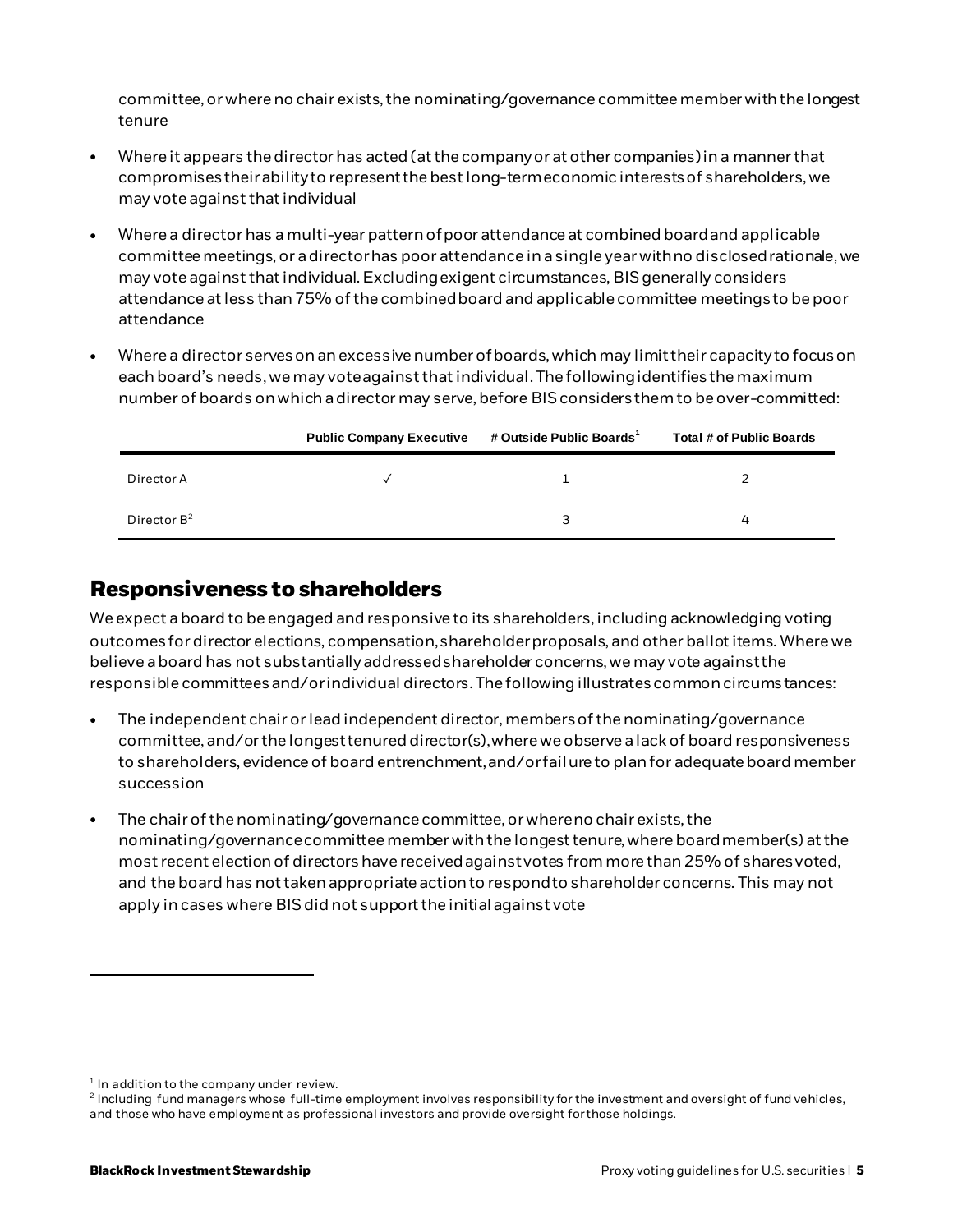The independent chair or lead independent director and/or members of the nominating/governance committee, where a board fails to consider shareholder proposals that receive substantial support, and the proposals, in our view, have a material impact on the business, shareholder rights, or the potential for long-term value creation

#### **Shareholder rights**

We expect a board to act with integrity and to uphold governance best practices. Where we believe a board has not acted in the best interests of its shareholders, we may vote against the appropriate committees and/or individual directors. The following illustrates common circumstances:

- The independent chair or lead independent director and members of the nominating/governance committee, where a board implements or renews a poison pill without shareholder approval
- The independent chair or lead independent director and members of the nominating/governance committee, where a board amends the charter/articles/bylaws and where the effect may be to entrench directors orto significantly reduce shareholder rights
- Members of the compensation committee where the company has repriced options without shareholder approval

If a board maintains a classified structure, it is possible that the director(s) with whom we have a particular concern may not be subject to election in the year that the concern arises. In such situations, if we have a concern regarding the actions of a committee and the responsible member(s), we will generally register our concern by voting against all available members of the relevant committee.

#### **Board composition and effectiveness**

We encourage boards to periodically refresh their membership to ensure relevant skills and experience within the boardroom. To this end, regular performance reviews and skills assessments should be conducted by the nominating/governance committee or the lead independent director. When nominating new directors to the board, we ask that there is sufficient information on the individual candidatesso that shareholders can assess the suitability of each individual nominee and the overall board composition.Where boards find that age limits or term limits are the most efficient and objective mechanism for ensuring periodic board refreshment, we generally defer to the board's determination in setting such limits. BIS will also consider the average board tenure to evaluate processes for board renewal. We may oppose boards that appear to have an insufficient mix of short-, medium-, and longtenured directors.

Furthermore, we expect boards to be comprised of a diverse selection of individuals who bring their personal and professional experiences to bear in order to create a constructive debate of a variety of views and opinions in the boardroom. We are interested in diversity in the board room as a means to promoting diversity of thought and avoiding "group think". We ask boards to disclose how diversity is considered in board composition, including demographic factors such as gender, race, ethnicity, and age; as well as professional characteristics, such as a director's industry experience, specialist areas of expertise, and geographic location. We assess a board's diversity in the context of a company's domicile, business model, and strategy. We believe boards should aspireto 30% diversity of membership and encourage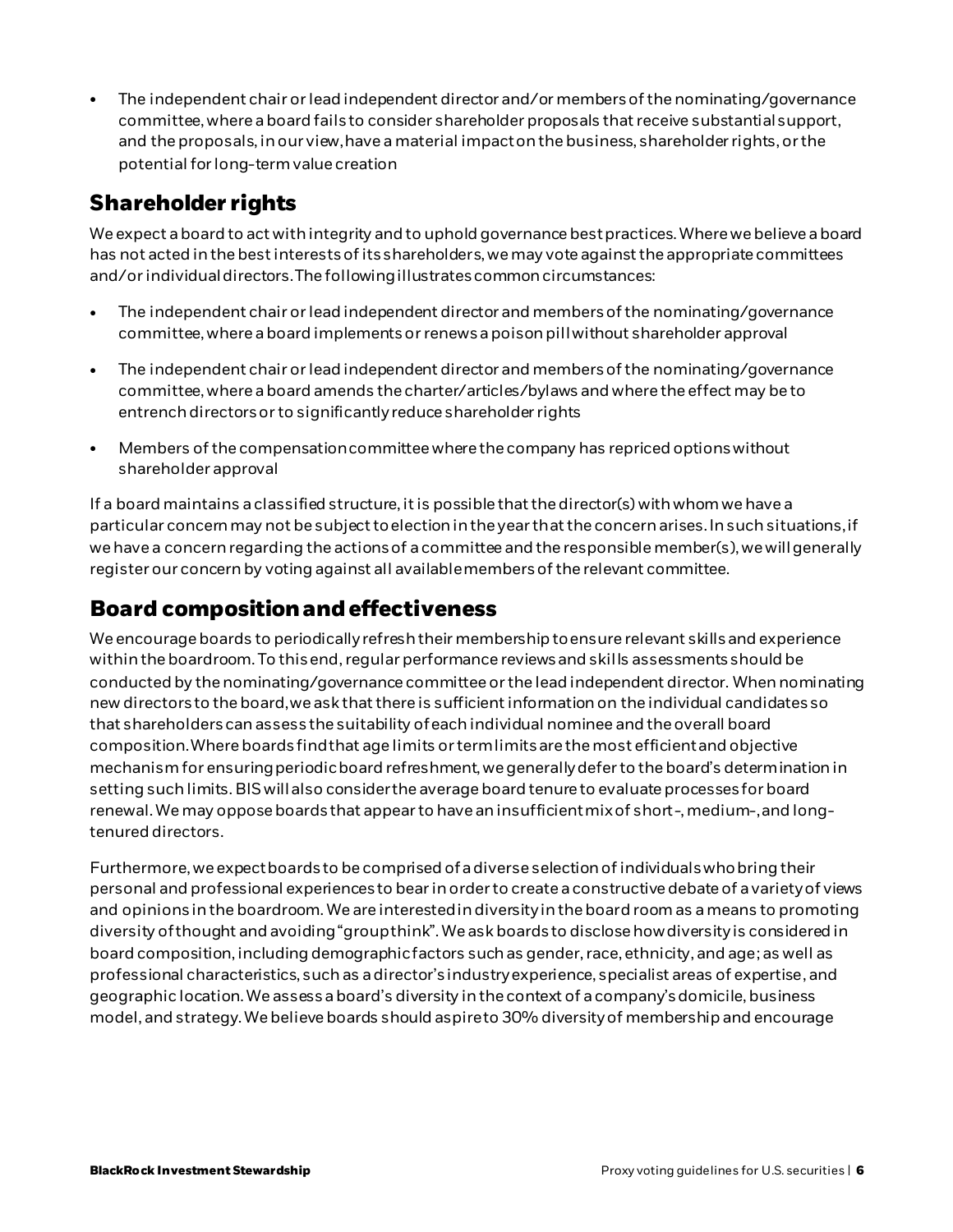companies to have at least two directors on their board who identify as female and at least one who identifies as a member of an underrepresented group.<sup>3</sup>

We ask that boards disclose:

- The aspects of diversity that the company believes are relevant to its business and how the diversity characteristics of the board, in aggregate, are aligned with a company's long-term strategy and business model
- The process by which candidates are identified and selected, including whether professional firms or other resources outside of incumbent directors' networks have been engaged to identify and/or assess candidates, and whether a diverse slate of nominees is considered for all available board nominations
- The process by which boards evaluate themselves and any significant outcomes of the evaluation process, without divulging inappropriate and/or sensitive details

This position is based on our view that diversity of perspective and thought – in the boardroom, in the management team, and throughout the company – leads to better long-term economic outcomes for companies. Academic research already reveals correlations between specific dimensions of diversity and effects on decision-making processes and outcomes.<sup>4</sup> In our experience, greater diversity in the boardroom contributes to more robust discussions and more innovative and resilient decisions. Over time, it can also promote greater diversity and resilience in the leadership team and workforce more broadly, enabling companies to develop businesses that more closely reflect and resonate with the customers and communities they serve.

To the extent that, based on our assessment of corporate disclosures, a company has not adequately accounted for diversity in its board composition within a reasonable timeframe, we may vote against members of the nominating/governance committee for an apparent lack of commitment to board effectiveness. We recognize that building high-quality, diverse boards can take time. We will look to the largest companies (e.g., S&P 500) for continued leadership. Our publicly availabl[e commentary](https://www.blackrock.com/corporate/literature/publication/blk-commentary-engaging-on-diversity.pdf) provides more information on our approachto board diversity.

#### **Board size**

We typically defer to the board in setting the appropriate size and believe directors are generally in the best position to assess the optimal board size to ensure effectiveness. However, we may oppose boards that appear too small to allow for the necessary range of skills and experience or too large to function efficiently.

<sup>&</sup>lt;sup>3</sup> Including, but not limited to, individuals who identify as Black or African American, Hispanic or Latinx, Asian, Native Ameri can or Alaska Native, or Native Hawaiian or Pacific Islander; individuals who identify as LGBTQ+; individuals who identify as underrepresented based on national, Indigenous, religious, or cultural identity; individuals with disabilities; and veterans.

<sup>&</sup>lt;sup>4</sup> For example, the role of gender diversity on team cohesion and participative communication is explored by Post, C., 2015, When is [female leadership an advantage? Coordination requirements, team cohesion, and team interaction norms,](http://dx.doi.org/10.1002/job.2031) Journal of Organizational Behavior, 36, 1153-1175.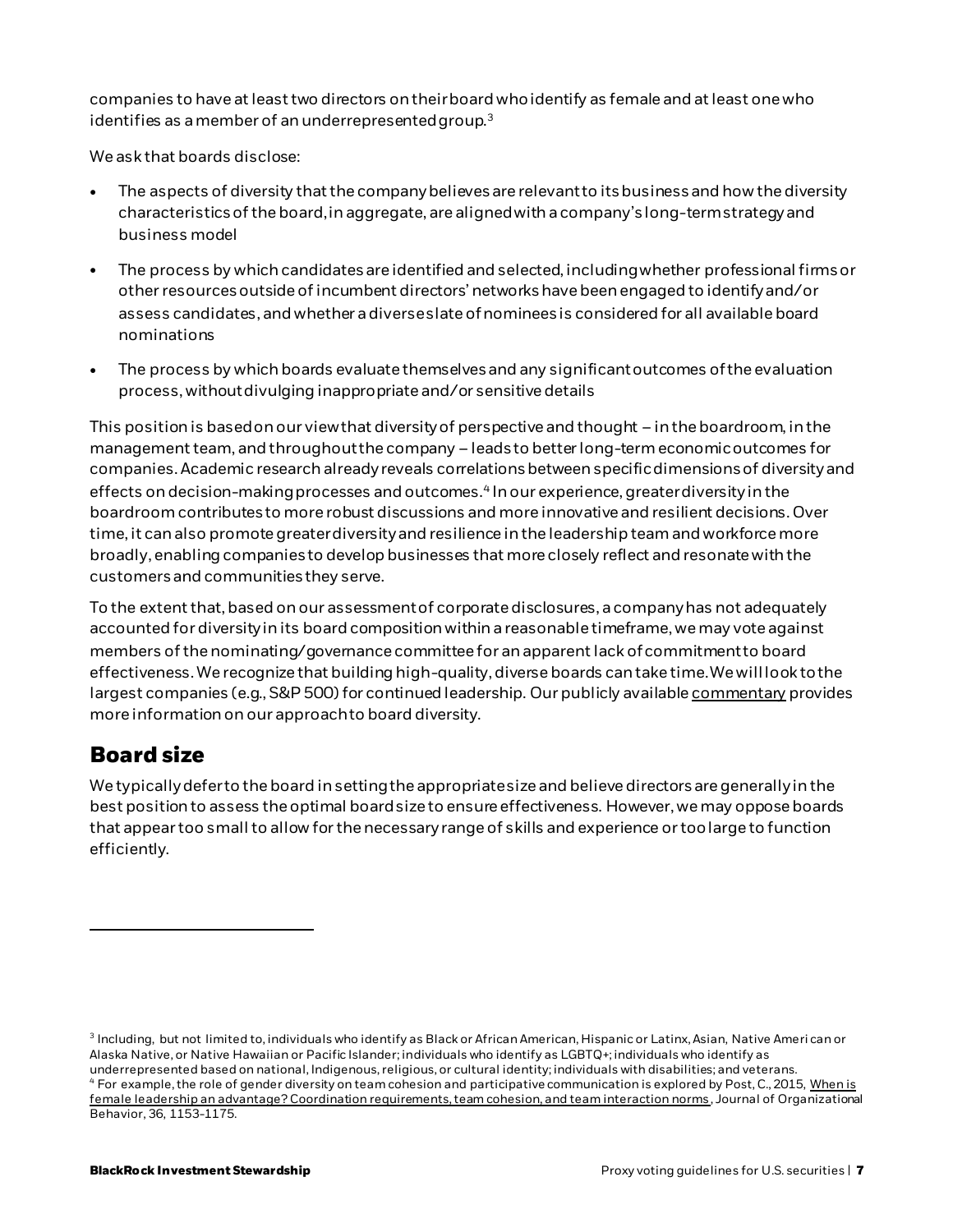#### **CEO and management succession planning**

There should be a robust CEO and senior management succession plan in place at the board level that is reviewed and updated on a regular basis. We expect succession planning to cover scenarios over both the long-term, consistent with the strategic direction of the company and identified leadership needs over time, as well as the short-term, in the event of an unanticipated executive departure. We encourage the company to explain its executive succession planning process, including where accountability lies within the boardroom for this task, without prematurely divulging sensitive information commonly associated with this exercise.

#### **Classified board of directors/staggered terms**

We believe that directors should be re-elected annually; classification of the board generally limits shareholders' rights to regularly evaluate a board's performance and select directors. While we will typically support proposals requesting board de-classification, we may make exceptions, should the board articulate an appropriate strategic rationale for a classified board structure. This may include when a company needs consistency and stability during a time of transition, e.g., newly public companies or companies undergoing a strategic restructuring. A classified board structure may also be justified at nonoperating companies, e.g., closed-end funds or business development companies ("BDC"),<sup>5</sup> in certain circumstances. We would, however, expect boards with a classified structure to periodically review the rationale for such structure and consider when annual elections might be more appropriate.

Without a voting mechanism to immediately address concerns about a specific director, we may choose to vote against the directors up for election at the time (see "Shareholderrights" for additional detail).

#### **Contested director elections**

The details of contested elections, or proxy contests, are assessed on a case-by-case basis. We evaluate a number of factors, which may include: the qualifications of the dissident and management candidates; the validity of the concerns identified by the dissident; the viability of both the dissident's and management's plans; the ownership stake and holding period of the dissident; the likelihood that the dissident's solutions will produce the desired change; and whether the dissident represents the best option for enhancing long-term shareholder value.

#### **Cumulative voting**

Webelieve that a majority vote standard is in the best long-term interestsof shareholders. It ensures director accountability through the requirement to be elected by more than half of the votes cast. As such, we will generally oppose proposals requesting the adoption of cumulative voting, which may disproportionately aggregate votes on certain issues or director candidates.

#### **Director compensation and equity programs**

We believe that compensation for directors should be structured to attract and retain directors, while also aligning their interests with those of shareholders. We believe director compensation packages that are

<sup>5</sup>A BDC is a special investment vehicle under the Investment Company Act of 1940 that is designed to facilitate capital formati on for small and middle-market companies.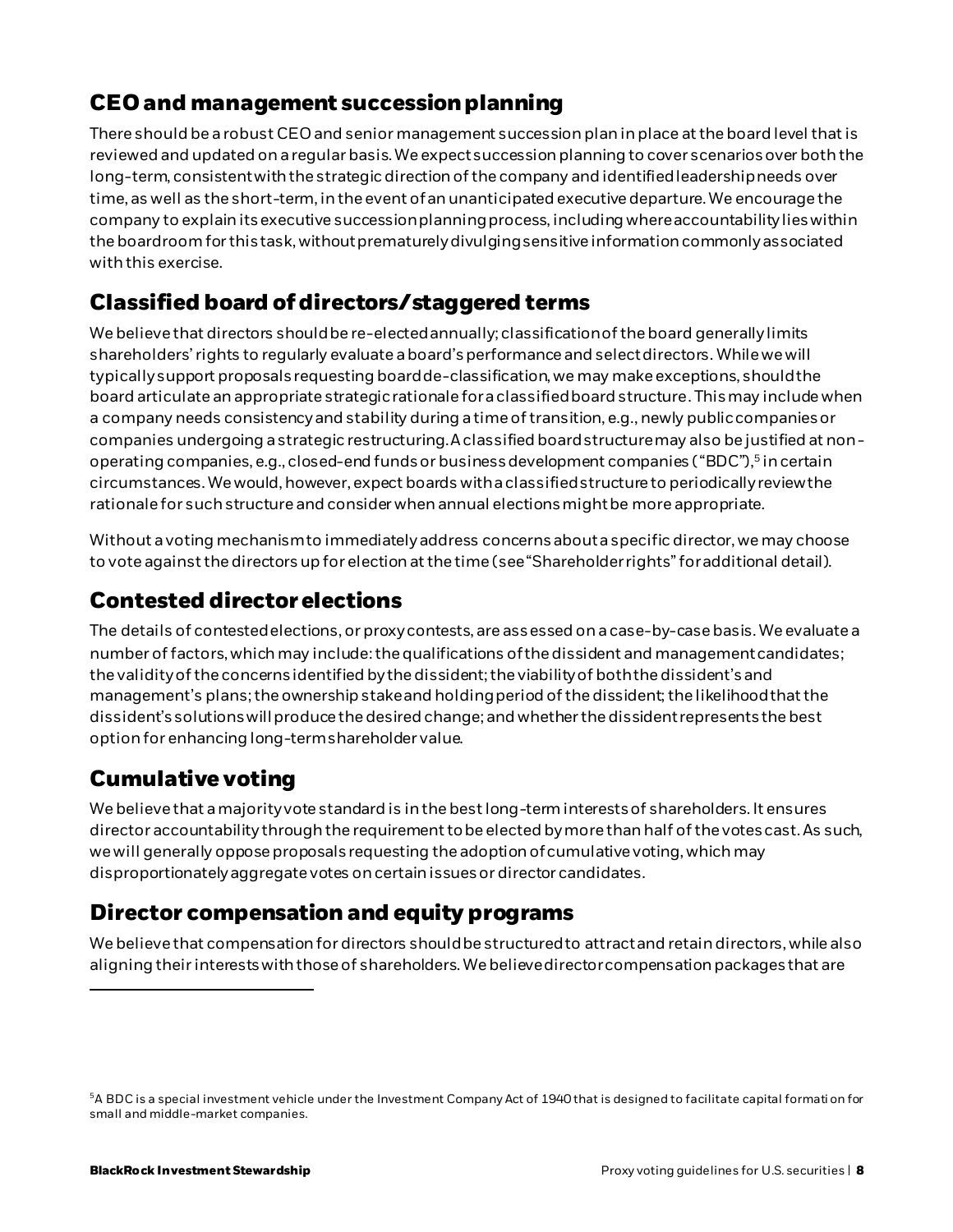based on the company's long-term value creation and include some form of long-term equity compensation are more likely to meet this goal. In addition, we expect directors to build meaningful share ownership over time.

#### **Majority vote requirements**

BISbelieves that directors should generally be elected by a majority of the shares voted and willnormally support proposals seeking to introduce bylaws requiring a majority vote standard for director elections. Majority vote standards assist in ensuring that directors who are not broadly supported by shareholders are not elected to serve as their representatives. Some companies with a plurality voting standard have adopted a resignation policy for directors who do not receive support from at least a majority of votes cast. Where we believe that the company already has a sufficiently robust majority voting process in place, we may not support a shareholder proposal seeking an alternative mechanism.

We note that majority voting may not be appropriate in all circumstances, for example, in the context of a contested election, or for majority-controlled companies.

#### **Risk oversight**

Companies should have an established process for identifying, monitoring, and managing business and material ESG risks. Independent directors should have access to relevant management information and outside advice, as appropriate, to ensure they can properly oversee risk. We encourage companies to provide transparency around risk management, mitigation, and reporting to the board. We are particularly interested in understanding how risk oversight processes evolve in response to changes in corporate strategy and/or shifts in the business and related risk environment.Comprehensive disclosure provides investors with a sense of the company's long-term risk management practices and, more broadly, the quality of the board's oversight. In the absence of robust disclosures, we may reasonably conclude that companies are not adequately managing risk.

#### **Separation of chair and CEO**

We believe that independent leadership is important in the boardroom. There are two commonly accepted structures for independent board leadership: 1) an independent chair; or 2) a lead independent director when the roles of chair and CEO are combined.

In the absence of a significant governance concern, we defer to boards to designate the most appropriate leadership structure to ensure adequate balance and independence.<sup>6</sup>

In the event that the board chooses a combined chair/CEO model, we generally support the designation of a lead independent director if they have the power to: 1) provide formal input into board meeting agendas; 2) call meetings of the independent directors; and 3) preside at meetings of independent directors. Furthermore, while we anticipate that most directors will be elected annually, we believe an

 $6$  To this end, we do not view shareholder proposals asking for the separation of chair and CEO to be a proxy for other concerns we may have at the company for which a vote against directors would be more appropriate. Rather, support for such a proposal might arise in the case of overarching and sustained governance concerns such as lack of independence or failure to oversee a material risk over consecutive years.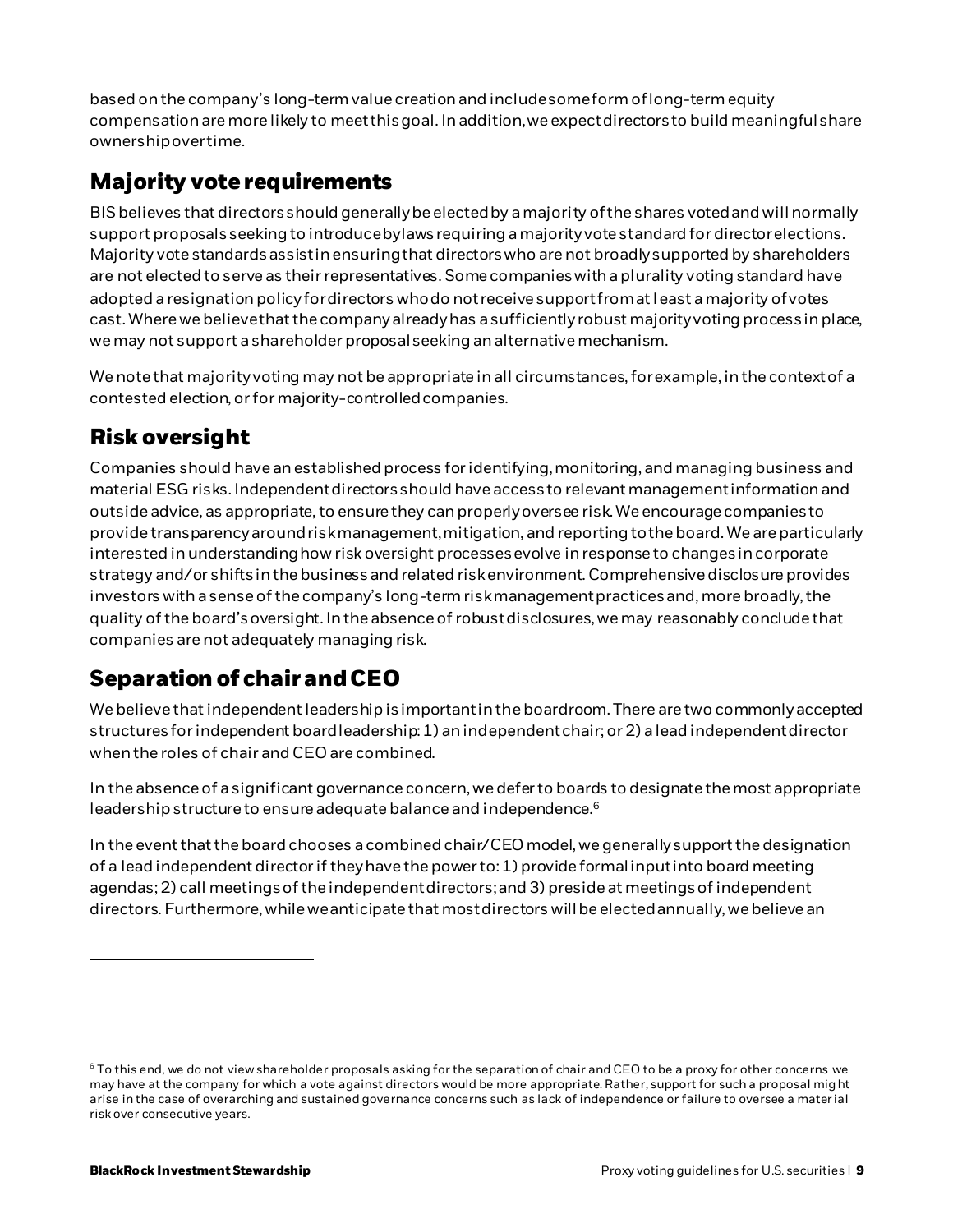element of continuity is important for this role to provide appropriate leadership balance to the chair/CEO.

The following table illustrates examples of responsibilities under each board leadership model:

|                                       | <b>Combined Chair/CEO Model</b>                                                                          | <b>Separate Chair Model</b>                                                                                                                                                                                       |                                                                                                                                                                                                                   |
|---------------------------------------|----------------------------------------------------------------------------------------------------------|-------------------------------------------------------------------------------------------------------------------------------------------------------------------------------------------------------------------|-------------------------------------------------------------------------------------------------------------------------------------------------------------------------------------------------------------------|
|                                       | Chair/CEO                                                                                                | <b>Lead Independent Director</b>                                                                                                                                                                                  | Chair                                                                                                                                                                                                             |
| <b>Board Meetings</b>                 | Authority to call full meetings<br>of the board of directors                                             | Attends full meetings of the<br>board of directors                                                                                                                                                                | Authority to call full meetings<br>of the board of directors                                                                                                                                                      |
|                                       |                                                                                                          | Authority to call meetings of<br>independent directors                                                                                                                                                            |                                                                                                                                                                                                                   |
|                                       |                                                                                                          | Briefs CEO on issues arising<br>from executive sessions                                                                                                                                                           |                                                                                                                                                                                                                   |
| Agenda                                | Primary responsibility for<br>shaping board agendas,<br>consulting with the lead<br>independent director | Collaborates with chair/CEO<br>to set board agenda and board<br>information                                                                                                                                       | Primary responsibility for<br>shaping board agendas, in<br>conjunction with CEO                                                                                                                                   |
| <b>Board</b><br><b>Communications</b> | Communicates with all<br>directors on key issues and<br>concerns outside of full board<br>meetings       | Facilitates discussion among<br>independent directors on key<br>issues and concerns outside of<br>full board meetings, including<br>contributing to the oversight<br>of CEO and management<br>succession planning | Facilitates discussion among<br>independent directors on key<br>issues and concerns outside of<br>full board meetings, including<br>contributing to the oversight<br>of CEO and management<br>succession planning |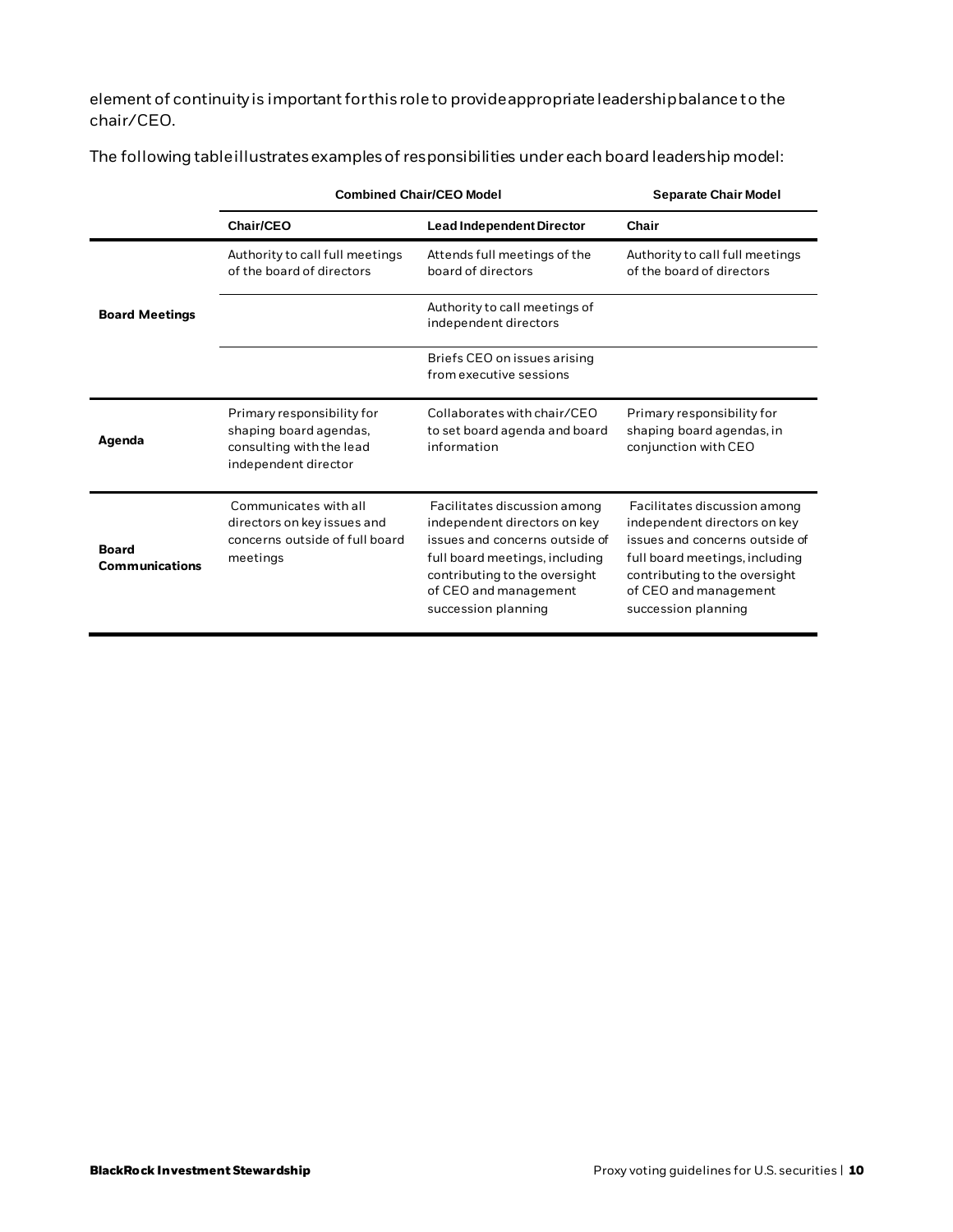# **Auditors and audit-related issues**

BIS recognizes the critical importance of financial statements toprovide a complete and accurate portrayal of a company's financial condition. Consistent with our approach to voting on directors, we seek to hold the audit committee of the board responsible for overseeing the management of the audit function at a company. We may vote against the audit committee members where the board has failed to facilitate quality, independent auditing. We look to public disclosures for insight into the scope of the audit committee responsibilities, including an overview of audit committee processes, issues on the audit committee agenda, and key decisions taken by the audit committee. We take particular note of cases involving significant financial restatements or material weakness disclosures, and we expect timely disclosure and remediation of accounting irregularities.

The integrity of financial statements depends on the auditor effectively fulfilling its role. To that end, we favor an independent auditor. In addition, to the extent that an auditor fails to reasonably identify and address issues that eventually lead to a significant financial restatement, or the audit firm has violated standards of practice, we may also vote against ratification.

From time to time, shareholder proposals may be presented to promote auditor independence or the rotation of audit firms. We may support these proposals when they are consistent with our views as described above.

## **Capital structureproposals**

#### **Equal voting rights**

BISbelieves that shareholders should be entitled to voting rights in proportion to their economic interests. We believe that companies that look to add or that already have dual or multiple class share structures should review these structures on a regular basis,or as company circumstances change. Companies with multiple share classes should receive shareholder approval of their capital structure on a periodic basis via a management proposal on the company's proxy. The proposal should give unaffiliated shareholders the opportunity to affirm the current structure or establish mechanisms to end or phase out controlling structures at the appropriate time, while minimizing costs to shareholders.

#### **Blank check preferred stock**

We frequently oppose proposals requesting authorization of a class of preferred stock with unspecified voting, conversion, dividend distribution, and other rights ("blank check" preferred stock) because they may serve as a transfer of authority from shareholders to the board and as a possible entrenchment device. We generally view the board's discretion to establish voting rights on a when-issued basis as a potential anti-takeover device, as it affords the board the ability to place a block of stock with an investor sympathetic to management, thereby foiling a takeover bid without a shareholder vote.

Nonetheless, we may support the proposal where the company:

- Appears to have a legitimate financing motive for requesting blank check authority
- Has committed publicly that blank check preferred shares will not be used for anti-takeover purposes
- Has a history of using blank check preferred stock for financings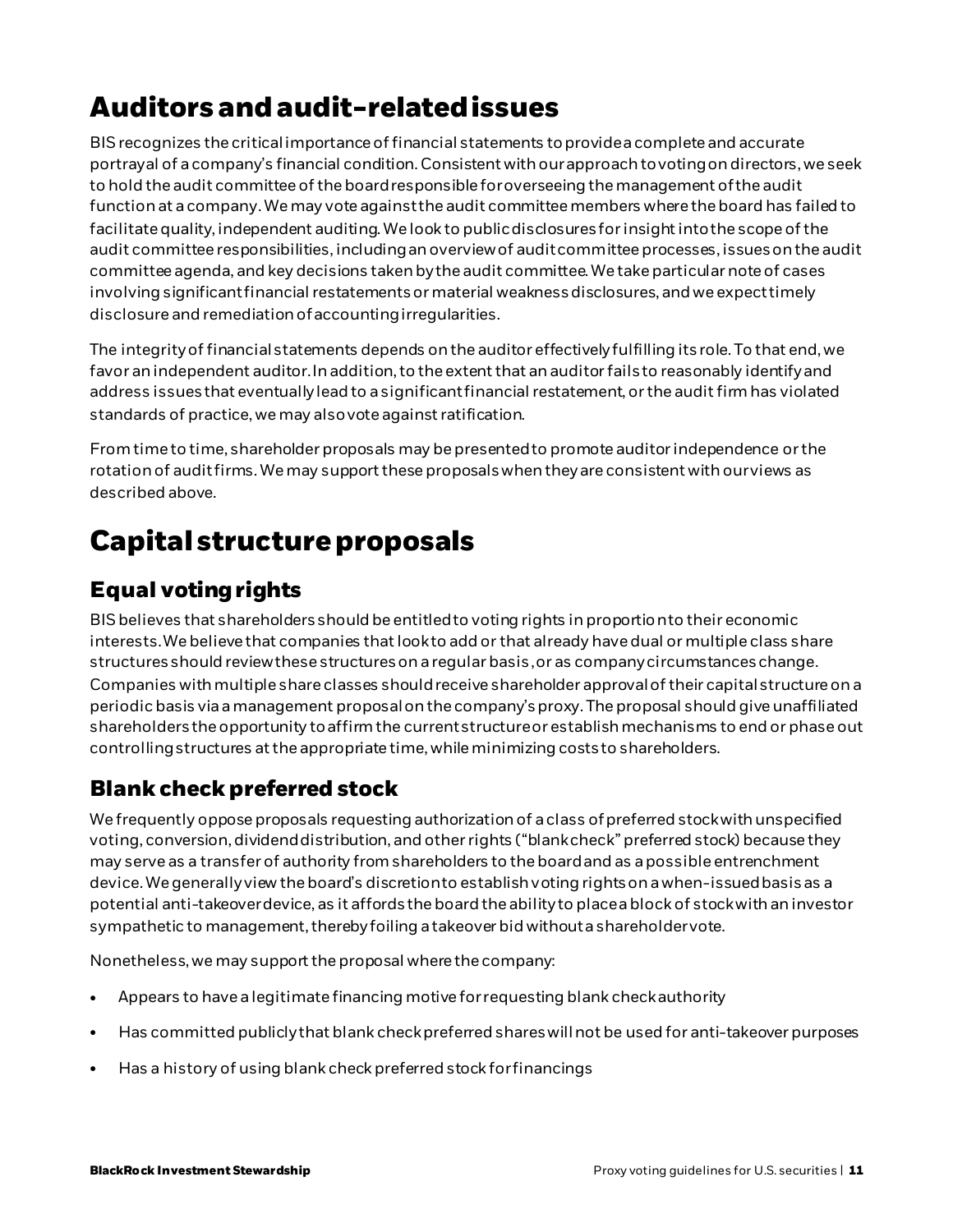• Has blank check preferred stock previously outstanding such that an increase would not necessarily provide further anti-takeover protection but may provide greater financing flexibility

#### **Increase in authorized common shares**

BIS will evaluate requests to increase authorized shares on a case-by-case basis, in conjunction with industry-specific norms and potential dilution, as well as a company's history with respect to the use of its common shares.

#### **Increase or issuance of preferred stock**

We generally support proposals to increase or issue preferred stock in cases where the company specifies the voting, dividend, conversion,and other rights of such stock and where the terms of the preferred stock appear reasonable.

#### **Stock splits**

We generally support stock splits that are not likely to negatively affect the ability to trade shares or the economic value of a share. We generally support reverse stock splits that are designed to avoid delisting or to facilitate trading in the stock, where the reverse split will not have a negative impact on share value (e.g., one class is reduced while others remain at pre-split levels). In the event of a proposal for a reverse split that would not proportionately reduce the company's authorized stock, we apply the same analysis we would use for a proposal to increase authorized stock.

# **Mergers, acquisitions, asset sales, and other special transactions**

In assessing mergers, acquisitions, asset sales, or other special transactions – including business combinations involving Special Purpose Acquisition Companies ("SPACs") – BIS' primary consideration is the long-term economic interests of our clients as shareholders. We expect boards proposing a transaction to clearly explain the economic and strategic rationale behind it. We will review a proposed transaction to determine the degree to which it enhances long-term shareholder value. While mergers, acquisitions, asset sales, business combinations, and other special transaction proposals vary widely in scope and substance, we closely examine certain salient features in our analyses, such as:

- The degree to which the proposed transaction represents a premium to the company's trading price. We consider the share price over multiple time periods prior to the date of the merger announcement. We may consider comparable transaction analyses provided by the parties' financial advisors and our own valuation assessments. For companies facing insolvency or bankruptcy, a premium may not apply
- There should be clear strategic, operational, and/or financial rationale for the combination
- Unanimous board approval and arm's-length negotiations are preferred. We will consider whether the transaction involves a dissenting board or does not appear to be the result of an arm's-length bidding process. We may also consider whether executive and/or board members' financial interests appear likely to affect their ability to place shareholders' interests before their own
- We prefer transaction proposals that include the fairness opinion of a reputable financial advisor assessing the value of the transaction to shareholders in comparison to recent similar transactions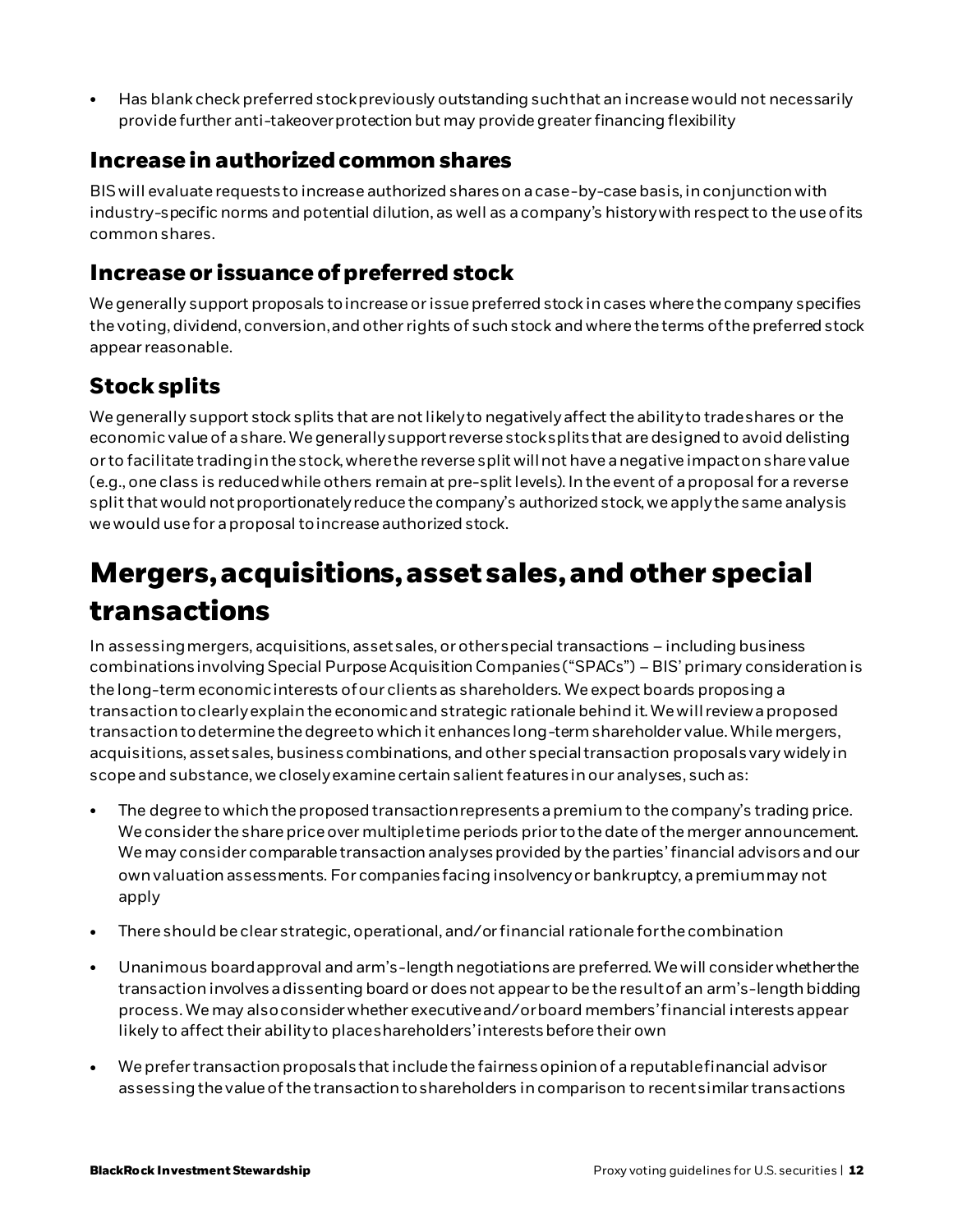#### **Poison pill plans**

Where a poison pill is put to a shareholder vote by management, our policy is to examine these plans individually. Although we have historically opposed most plans, we may support plans that include a reasonable "qualifying offer clause." Such clauses typically require shareholder ratification of the pill and stipulate a sunset provision whereby the pill expires unless it is renewed. These clauses also tend to specify that an all-cash bid for all shares that includes a fairness opinion and evidence of financing does not trigger the pill, but forces either a special meeting at which the offer is put to a shareholder vote or requires the board to seek the written consent of shareholders, where shareholders could rescind the pill at their discretion. We may also support a pill where it is the only effective method for protecting tax or other economic benefits that may be associated with limiting the ownership changes of individual shareholders.

We generally vote in favor of shareholder proposals to rescind poison pills.

#### **Reimbursement of expense for successful shareholder campaigns**

We generally do not support shareholder proposals seeking the reimbursement of proxy contest expenses, even in situations where we support the shareholder campaign. We believe that introducing the possibility of such reimbursement may incentivize disruptive and unnecessary shareholder campaigns.

#### **Executive compensation**

BISexpects a company's board of directors to put in place a compensation structure that incentivizes and rewards executives appropriately and is aligned with shareholder interests, particularly the generationof sustainable long-term value.

We expect the compensation committee to carefully consider the specific circumstances of the company and the key individuals the board is focused on incentivizing. We encourage companies to ensure that their compensation plans incorporate appropriate and rigorous performance metrics consistent with corporate strategy and market practice. Performance-based compensation should include metrics that are relevant to the business and stated strategy or risk mitigation efforts. Goals, and the processes used to set these goals, should be clearly articulated and appropriately rigorous. We use third party research, in addition to our own analysis, to evaluate existing and proposed compensation structures. We hold members of the compensation committee, or equivalent board members, accountable for poor compensation practices or structures.

BISbelieves that there should be a clear link between variable pay and company performance that drives value creation for our clients as shareholders. We are generally not supportive of one-off or special bonuses unrelated to company or individual performance. Where discretion has been used by the compensation committee, we expect disclosure relating to how and why the discretion was used and further, how the adjusted outcome is aligned with the interests of shareholders.

We acknowledge that the use of peer group evaluation by compensation committees can help calibrate competitive pay; however, we are concerned when the rationale for increases in total compensation is solely based on peer benchmarking, rather than absolute outperformance.

We support incentive plans that foster the sustainable achievement of results – both financial and nonfinancial, including ESG – consistent with the company's strategic initiatives. The vesting and holding timeframes associated with incentive plans should facilitate a focus on long-term value creation. Compensation committees should guard against contractual arrangements that would entitle executives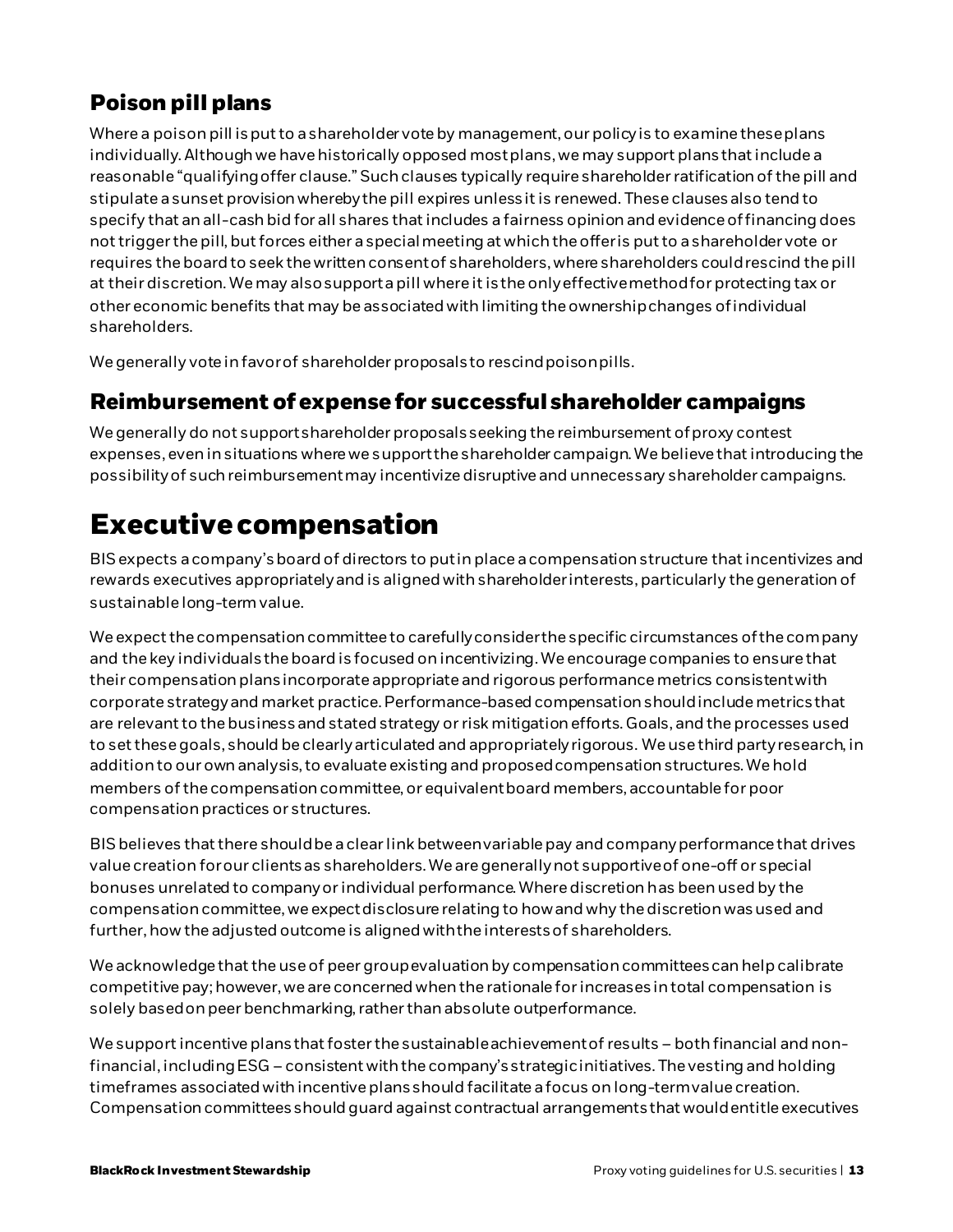to material compensation for early termination of their contract. Finally, pension contributions and other deferred compensation arrangements should be reasonable in light of market practices. Our publicly availabl[e commentary](https://www.blackrock.com/corporate/literature/publication/blk-commentary-engagement-on-incentives-aligned-with-value-creation.pdf) provides more information on our approach to executive compensation.

#### **"Say on Pay" advisory resolutions**

In cases where there is a "Say on Pay" vote, BISwill respond to the proposal as informed by our evaluation of compensation practices at that particular company and in a manner that appropriately addresses the specific question posed to shareholders. Where we conclude that a company has failed to align pay with performance, we will vote against the management compensation proposal and relevant compensation committee members.

#### **Frequency of "Say on Pay" advisory resolutions**

BISwill generally support annual advisory votes on executive compensation. We believe shareholders should have the opportunity to express feedbackon annual incentive programs and changes to long-term compensation before multiple cycles are issued.

#### **Clawback proposals**

We generally favor recoupment from any senior executive whose compensation was based on faulty financial reporting or deceptive business practices. We also favor recoupment from any senior executive whose behavior caused materialfinancial harm to shareholders, material reputational risk to the company, or resulted in a criminal proceeding, even if such actions did not ultimately result in a material restatement of past results. This includes, but is not limited to, settlement agreements arising from such behavior and paid for directly by the company. We typically support shareholder proposals on these matters unless the company already has a robust clawback policy that sufficiently addresses our concerns.

#### **Employee stock purchase plans**

We believe employee stock purchase plans ("ESPP") are an important part of a company's overall human capital management strategy and can provide performance incentives to help align employees' interests with those of shareholders. The most common form of ESPPqualifies for favorable tax treatment under Section 423 of the Internal Revenue Code. Wewill typically support qualified ESPP proposals.

#### **Equity compensation plans**

BIS supports equity plans that align the economic interests of directors, managers, and other employees with those of shareholders. We believe that boards should establish policies prohibiting the use of equity awards in a manner that could disrupt the intended alignment with shareholder interests (e.g., the use of stock as collateral for a loan; the use of stock in a margin account; the use of stock in hedging or derivative transactions). We may support shareholder proposals requesting the establishment of such policies.

Our evaluation of equity compensation plans is based on a company's executive pay and performance relative to peers and whether the plan plays a significant role in a pay-for-performance disconnect. We generally oppose plans that contain "evergreen" provisions, which allow for the unlimited increase of shares reserved without requiring further shareholder approval after a reasonable time period. We also generally oppose plans that allow for repricing without shareholder approval. We may also oppose plans that provide for the acceleration of vesting of equity awards even in situations where an actual change of control may not occur. We encourage companies to structure their change of control provisions to require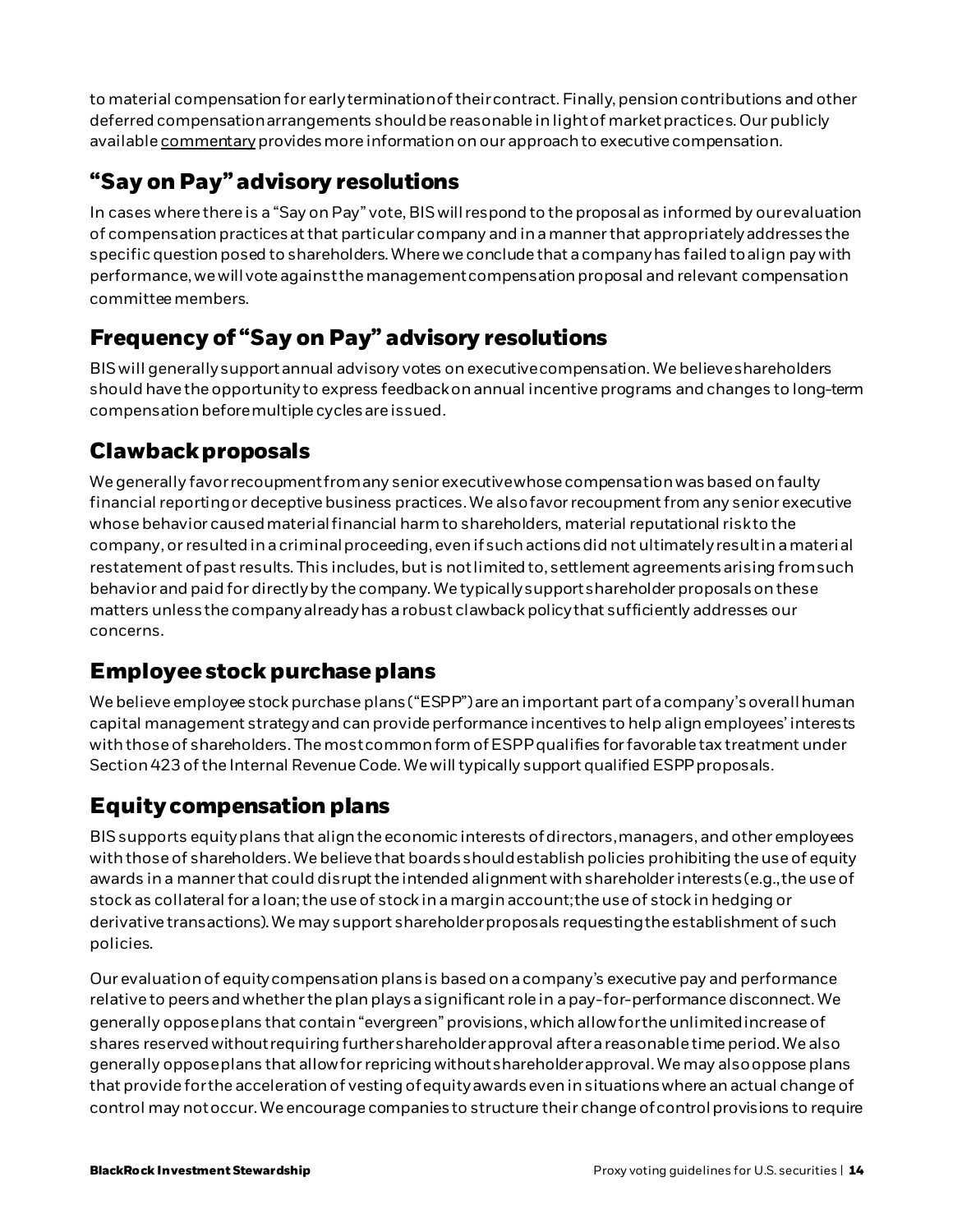the termination of the covered employee before acceleration or special payments are triggered (commonly referred to as "double trigger" change of control provisions).

#### **Golden parachutes**

We generally view golden parachutes as encouragement to management to consider transactions that might be beneficial to shareholders. However, a large potential pay-out under a golden parachute arrangement also presents the risk of motivating a management team to support a sub-optimal sale price for a company.

When determining whether to support or oppose an advisory vote on a golden parachute plan, BISmay consider several factors, including:

- Whether we believe that the triggering event is in the best interests of shareholders
- Whether management attempted to maximize shareholder value in the triggering event
- The percentage of total premium or transaction value that will be transferred to the management team, rather than shareholders, as a result of the golden parachute payment
- Whether excessively large excise tax gross-up payments are part of the pay-out
- Whether the pay package that serves as the basis for calculating the golden parachute payment was reasonable inlight of performance and peers
- Whether the golden parachute payment will have the effect of rewarding a management team that has failed to effectively manage the company

It may be difficult to anticipate the results of a plan until after it has been triggered; as a result, BISmay vote against a golden parachute proposal even if the golden parachute plan under review was approved by shareholders when it was implemented.

Wemay support shareholder proposals requesting that implementation of such arrangements require shareholder approval.

#### **Option exchanges**

We believe that there may be legitimate instances where underwater options create an overhang on a company's capital structure and a repricing or option exchange may be warranted. We will evaluate these instances on a case-by-case basis. BISmay support a request to reprice or exchange underwater options under the following circumstances:

- The company has experienced significant stock price decline as a result of macroeconomic trends, not individual company performance
- Directors and executive officers are excluded; the exchange is value neutral or value creative to shareholders; tax, accounting, and other technical considerations have been fully contemplated
- There is clear evidence that absent repricing, the company will suffer serious employee incentive or retention and recruiting problems

BISmay also support a request to exchange underwater options in other circumstances, if we determine that the exchange is in the best interestsof shareholders.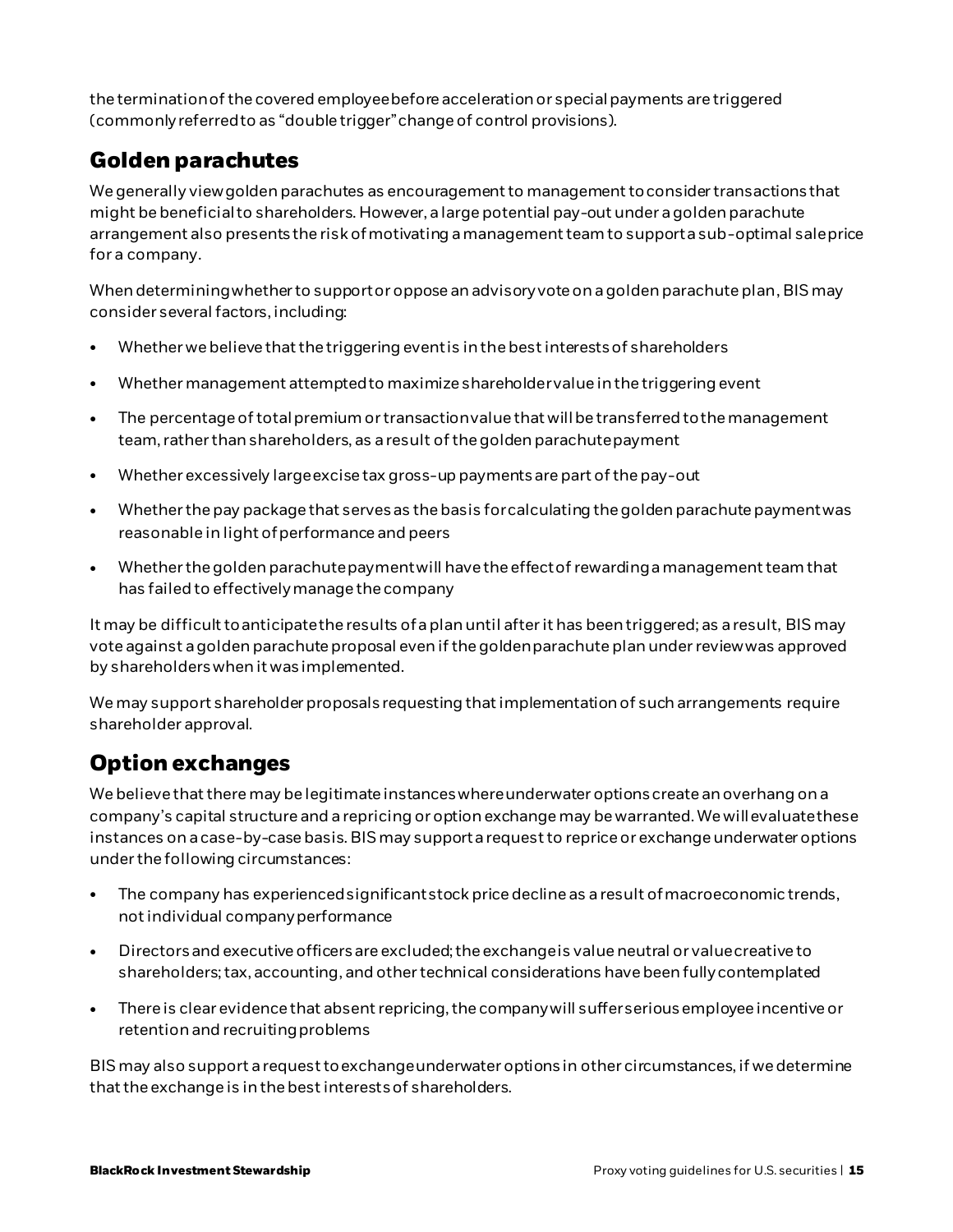#### **Supplemental executive retirement plans**

BISmay support shareholder proposals requesting to put extraordinary benefits contained in supplemental executive retirement plans ("SERP") to a shareholder vote unless the company's executive pension plans do not contain excessive benefits beyond what is offered under employee-wide plans.

### **Environmental and social issues**

We believe that well-managed companies deal effectively with material ESG factors relevant to their businesses. Governance is the core means by which boards can oversee the creation of sustainable longterm value. Appropriate risk oversight of environmental and social ("E&S") considerations stems from this construct.

Robust disclosure is essential for investors to effectively gauge the impact of companies' business practices and strategic planning related to E&S risks and opportunities. When a company's reporting is inadequate, investors, including BlackRock, will increasingly conclude that the company is not appropriately managing risk. Given the increased understanding of material sustainability risks and opportunities, and the need for better information to assess them, BIS will advocate for continued improvement in companies' reporting and will express concerns through our voting where disclosures or the business practices underlying them are inadequate.

BISencourages companies to disclosetheir approach to maintaining a sustainable business model. We believe that reporting aligned with the framework developed by the Task Force on Climate-related Financial Disclosures ("TCFD"), supported by industry-specific metrics such as those identified by the Sustainability Accounting Standards Board ("SASB"), can provide a comprehensive picture of a company's sustainability approach and performance. While the TCFD framework was developed to support climate-related risk disclosure, the four pillars of the TCFD – Governance, Strategy, Risk Management, and Metrics and Targets  $-$  are a useful way for companies to disclose how they identify, assess, manage, and oversee a variety of sustainability-related risks and opportunities. SASB's industryspecific guidance (as identified in its materiality map) is beneficial in helping companies identify key performance indicators ("KPIs") across various dimensions of sustainability that are considered to be financially material and decision-useful within their industry. We recognize that some companies may report using different standards, which may be required by regulation, or one of a number of private standards. In such cases, we ask that companies highlight the metrics that are industry- or companyspecific.

Accordingly, we ask companies to:

- Disclose the identification, assessment, management, and oversight of sustainability-related risks in accordance with the four pillars of TCFD
- Publish investor-relevant, industry-specific, material metrics and rigorous targets, aligned with SASB or comparable sustainability reporting standards

Companies should also disclose any supranational standards adopted, the industry initiatives in which they participate, any peer group benchmarking undertaken, and any assurance processes to help investors understand their approach to sustainable and responsible business conduct.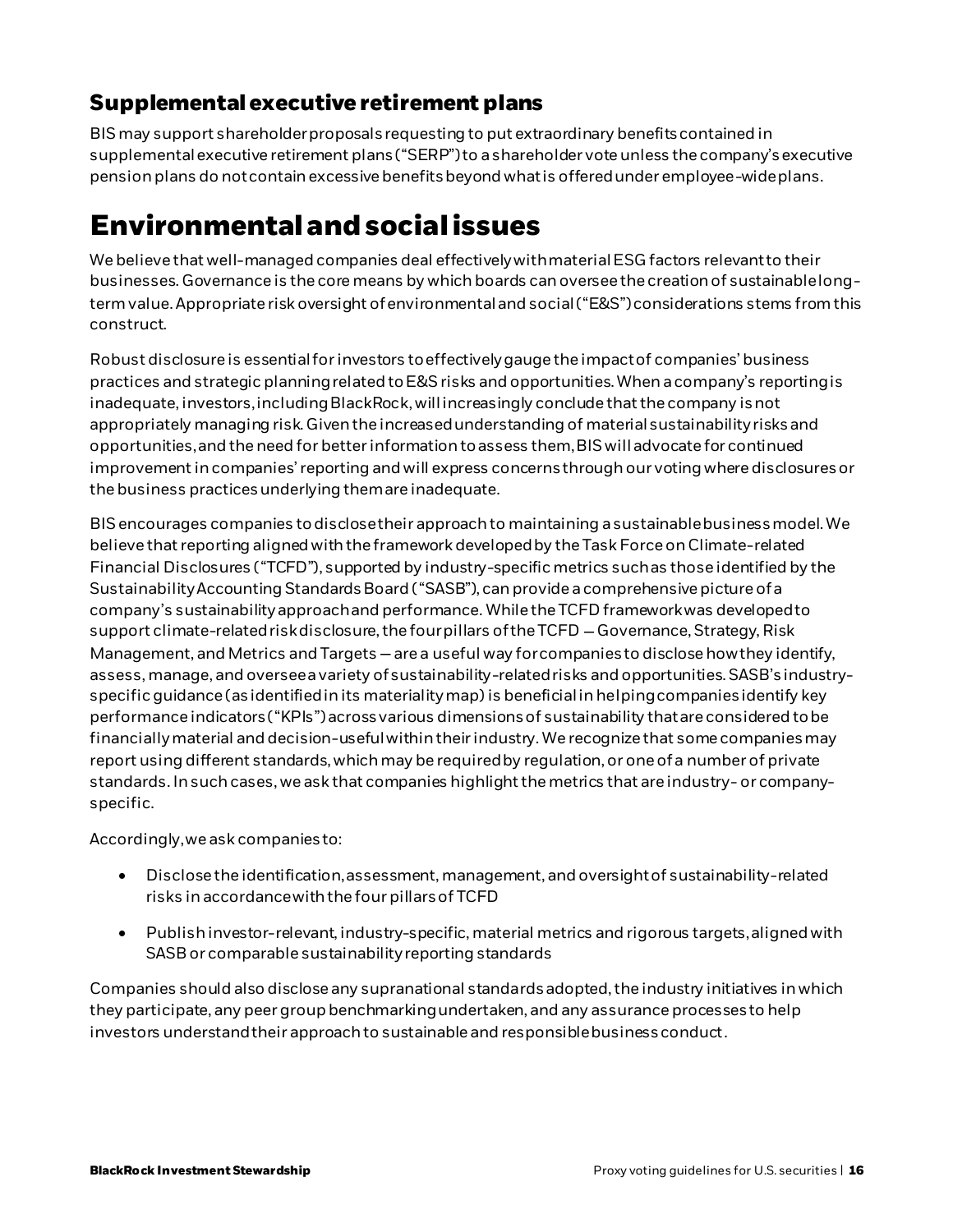#### **Climate risk**

BlackRock believes that climate change has become a defining factor in companies' long-term prospects. We ask every company to help its investors understand how it may be impacted by climate-related risk and opportunities, and how these factors are considered within strategy in a manner consistent with the company's business model and sector. Specifically, we ask companies to articulate how their business model is aligned to a scenario in which global warming is limited to well below 2°C, moving towards global net zero emissions by 2050.

BIS understands that climate change can be very challenging for many companies, as they seek to drive long-term value by mitigating risks and capturing opportunities. A growing number of companies, financial institutions, as well as governments, have committed to advancing net zero. There is growing consensus that companies can benefit from the more favorable macro-economic environment under an orderly, timely, and just transition to net zero.<sup>7</sup> Many companies are asking what their role should be in contributing to a just transition – in ensuring a reliable energy supply and protecting the most vulnerable from energy price shocks and economic dislocation. They are also seeking more clarity as to the public policy path that will help align greenhouse gas reduction actions with commitments.

In this context, we ask companies to disclose a business plan for how they intend to deliver long-term financial performance through the transition to global net zero, consistent with their business model and sector. We encourage companies to demonstrate that their plans are resilient under likely decarbonization pathways, and the global aspiration to limit warming to  $1.5^{\circ}$ C.<sup>8</sup> We also encourage companies to disclose how considerations related to having a reliable energy supply and just transition affect their plans.

We look to companies to set short-, medium-, and long-term science-based targets, where available for their sector, for greenhouse gas reductions and to demonstrate how their targets are consistent with the long-term economic interests of their shareholders. Companies have an opportunity to use and contribute to the development of alternative energy sources and low-carbon transition technologies that will be essential to reaching net zero. We also recognize that some continued investment is required to maintain a reliable, affordable supply of fossil fuels during the transition. We ask companies to disclose how their capital allocation across alternatives, transition technologies, and fossil fuel production is consistent with their strategy and their emissions reduction targets.

In determining how to vote, we will continue to assess whether a company's disclosures are aligned with the TCFD and provide short-, medium-, and long-term reduction targets for Scope 1 and 2 emissions. We may signal concerns about a company's plans or disclosures in our voting on director elections, particularly at companies facing material climate risks. We may support shareholder proposals that ask

 $^7$  For example, BlackRock's Capital Markets Assumptions anticipate 25 points of cumulative economic gains over a 20-year period in an orderly transition as compared to the alternative. This better macro environment will support better economic growth, financial stability, job growth, productivity, as well as ecosystem stability and health outcomes.

<sup>8</sup> The global aspiration is reflective of aggregated efforts; companies in developed and emerging markets are not equally equipped to transition their business and reduce emissions at the same rate—those in developed markets with the largest market capitalization are better positioned to adapt their business models at an accelerated pace. Government policy and regional ta rgets may be reflective of these realities.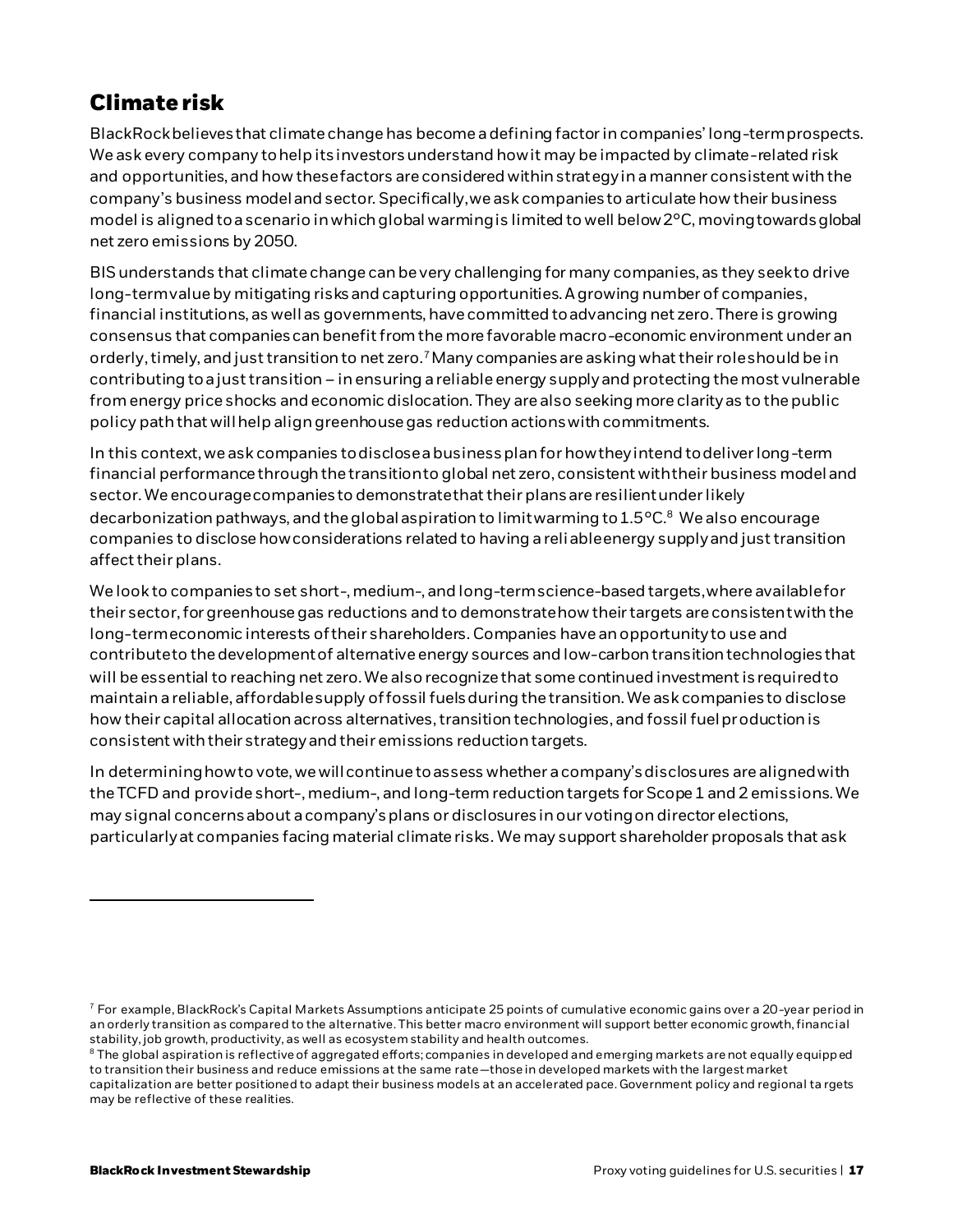companies to disclose climate plans aligned with our expectations. Our publicly availabl[e commentary](https://www.blackrock.com/corporate/literature/publication/blk-commentary-climate-risk-and-energy-transition.pdf) provides more information on our approach to climate risk.

#### **Key stakeholder interests**

We believe that in order to deliver long-term value for shareholders, companies should also consider the interests of their key stakeholders. While stakeholder groups may vary across industries, they are likely to include employees; business partners (such as suppliers and distributors); clients and consumers; government and regulators; and the communities in which a company operates.Companies that build strong relationships with their key stakeholders are more likely to meet their own strategic objectives, while poor relationships may create adverse impacts that expose a company tolegal, regulatory, operational, and reputational risksand jeopardize their social license to operate. We expect companies to effectively oversee and mitigate these risks with appropriate due diligence processes and board oversight. Our publicly availabl[e commentaries](https://www.blackrock.com/corporate/literature/publication/blk-commentary-engagement-on-human-rights.pdf) provide more information on our approach.

#### **Human capital management**

A company's approach to human capital management ("HCM") is a critical factor in fostering an inclusive, diverse, and engaged workforce, which contributes to business continuity, innovation, and long-term value creation. Consequently, we expect companies to demonstrate a robust approach to HCM and provide shareholders with disclosures to understand how their approach aligns with their stated strategy and business model.

We believe that clear and consistent disclosures on these matters are critical for investors to make an informed assessment of a company's HCM practices. We expect companies to disclose the steps they are taking to advance diversity, equity, and inclusion; job categories and workforce demographics; and their responses to the U.S. Equal Employment Opportunity Commission's EEO-1 Survey. Where we believe a company's disclosures or practices fall short relative to the market or peers, or we are unable to ascertain the board and management's effectiveness in overseeing related risks and opportunities, we may vote against members of the appropriate committee or support relevant shareholder proposals. Our publicly availabl[e commentary](https://www.blackrock.com/corporate/literature/publication/blk-commentary-engagement-on-human-capital.pdf) provides more information on our approach to HCM.

#### **Corporate political activities**

Companies may engage in certain political activities, within legal and regulatory limits, in order to support public policy matters material to the companies' long-termstrategies. These activities can also create risks, including: the potential for allegations of corruption; certain reputational risks; and risks that arise from the complex legal, regulatory, and compliance considerations associated with corporate political spending and lobbying activity. Companies that engage in political activities should develop and maintain robust processes to guide these activities and mitigate risks, including board oversight.

When presented with shareholder proposals requesting increased disclosure on corporate political activities, BIS will evaluate publicly available information to consider how a company's lobbying and political activities may impact the company. We will also evaluate whether there is general consistency between a company's stated positions on policy matters material to its strategy and the material positions taken by significant industry groups of which it is a member. We may decide to support a shareholder proposal requesting additional disclosures if we identify a material inconsistency or feel that further transparency may clarify how the company's political activities support its long-term strategy. Our publicly availabl[e commentary](https://www.blackrock.com/corporate/literature/publication/blk-commentary-perspective-on-corporate-political-activities.pdf) provides more information on our approach to corporate political activities.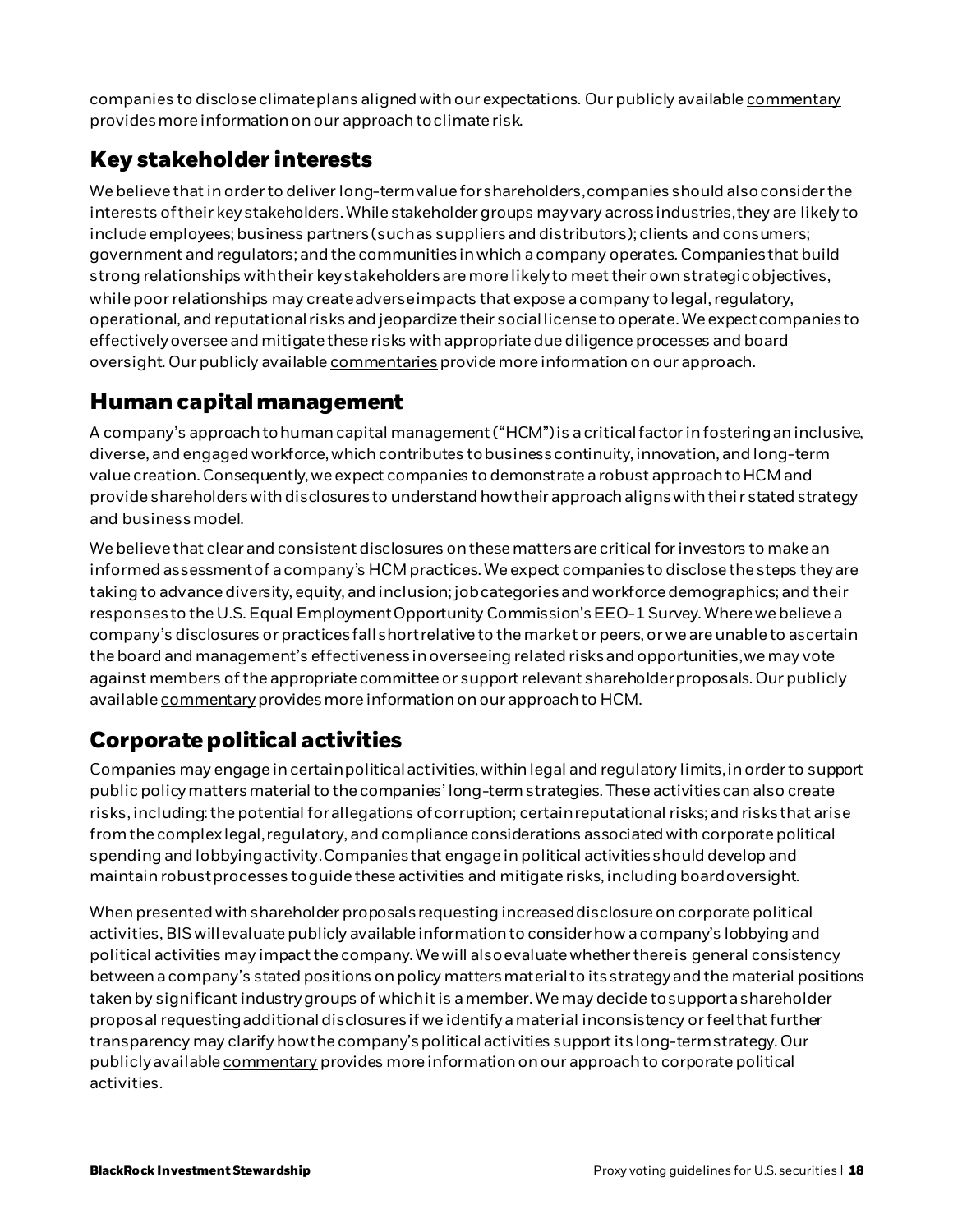# **General corporate governance matters**

#### **Adjourn meeting to solicit additional votes**

We generally support such proposals unless the agenda contains items that we judge to be detrimental to shareholders' best long-term economic interests.

#### **Bundled proposals**

We believe that shareholders should have the opportunity to review substantial governance changes individually without having to accept bundled proposals. Where several measures are grouped into one proposal, BIS may reject certain positive changes when linked with proposals that generally contradict or impede the rights and economic interests of shareholders.

#### **Exclusive forum provisions**

BIS generally supports proposals to seek exclusive forum for certain shareholder litigation. In cases where a board unilaterally adopts exclusive forum provisions that we consider unfavorable to the interests of shareholders, we will vote against the independent chair or lead independent director and members of the nominating/governance committee.

#### **Multi-jurisdictional companies**

Where a company is listed on multiple exchanges or incorporated in a country different from its primary listing, we will seek to apply the most relevant market guideline(s) to our analysis of the company's governance structure and specific proposals on the shareholder meeting agenda. In doing so, we typically consider the governance standards of the company's primary listing, the market standards by which the company governs itself, and the market context of each specific proposal on the agenda. If the relevant standards are silent on the issue under consideration, we will use our professional judgment as to what voting outcome would best protect the long-term economic interests of investors. We expect companies to disclose the rationale for their selection of primary listing, country of incorporation, and choice of governance structures, particularly where there is conflict between relevant market governance practices.

#### **Other business**

We oppose voting on matters where we are not given the opportunity to review and understand those measures and carry out an appropriate level of shareholder oversight.

#### **Reincorporation**

Proposals to reincorporate from one state or country to another are most frequently motivated by considerations of anti-takeover protections, legal advantages, and/or cost savings. We will evaluate, on a case-by-case basis, the economic and strategic rationale behind the company's proposal to reincorporate. In all instances, we will evaluate the changes to shareholder protections under the new charter/articles/bylaws to assess whether the move increases or decreases shareholder protections. Where we find that shareholder protections are diminished, we may support reincorporation if we determine that the overall benefits outweigh the diminished rights.

#### **IPO governance**

We expect boards to consider and disclose how the corporate governance structures adopted upon initial public offering ("IPO") are in shareholders' best long-term interests. We also expect boards to conduct a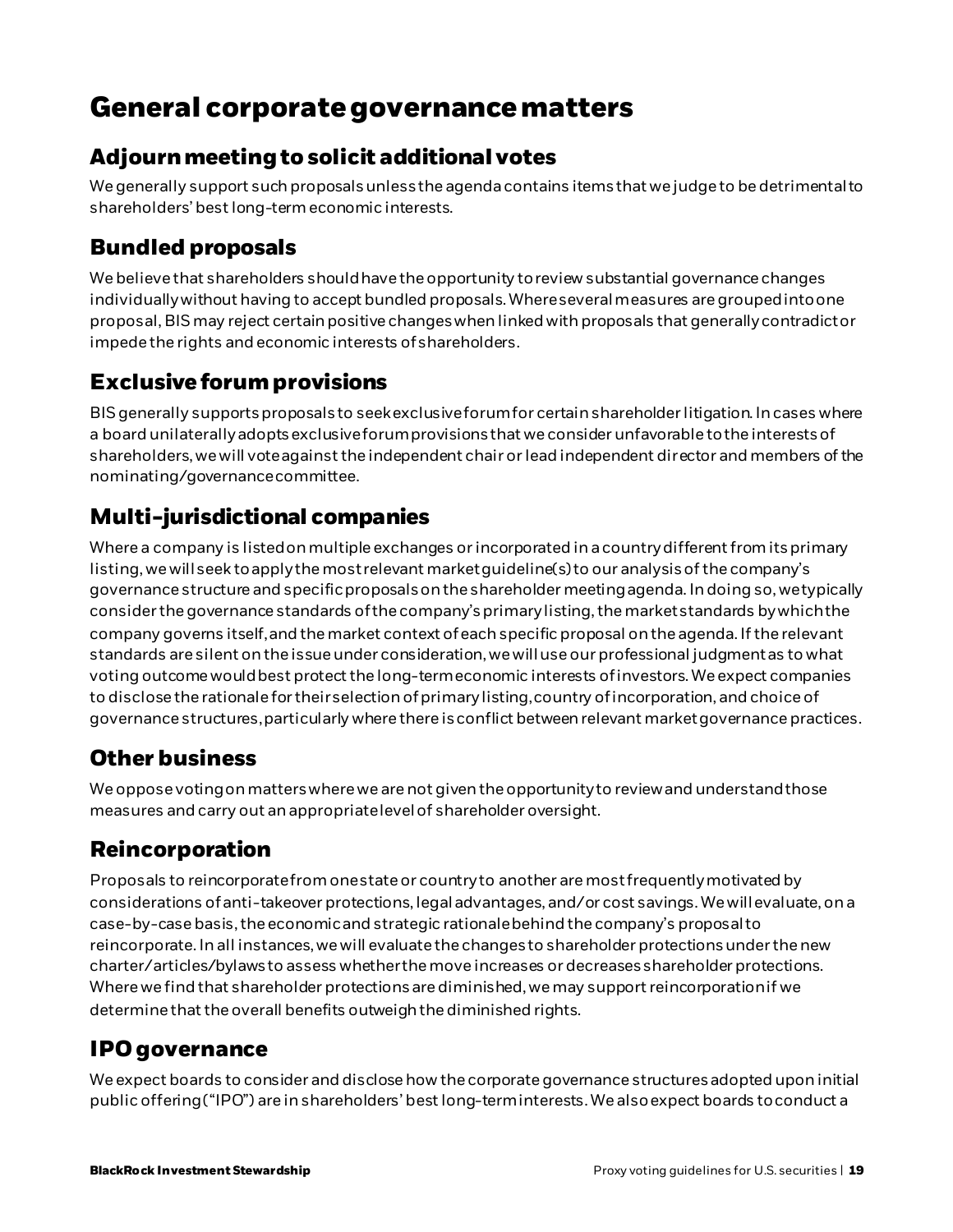regular review of corporate governance and control structures, such that boards might evolve foundational corporate governance structures as company circumstances change, without undue costs and disruption to shareholders. In ou[r letter on unequal voting structures](https://www.blackrock.com/corporate/literature/publication/open-letter-treatment-of-unequal-voting-structures-msci-equity-indexes-041918.pdf), we articulate our view that "one vote for one share" is the preferred structure for publicly-traded companies. We also recognize the potential benefits of dual class shares to newly public companies as they establish themselves; however, we believe that these structures should have a specific and limited duration. We will generally engage new companies on topics such as classified boards and supermajority vote provisions to amend bylaws, as we believe that such arrangements may not be in the best interest of shareholders in the long-term.

We will typically apply a one-year grace period for the application of certain director-related guidelines (including, but not limited to, responsibilities on other public company boards and board composition concerns), during which we expect boards to take steps to bring corporate governance standards in line with our expectations.

Further, if a company qualifies as an emerging growth company (an "EGC") under the Jumpstart Our Business Startups Act of 2012 (the "JOBS Act"), we will give consideration to the NYSE and NASDAQ governance exemptions granted under the JOBS Act for the duration such a company is categorized as an EGC. We expect an EGC to have a totally independent audit committee by the first anniversary of its IPO, with our standard approach to voting on auditors and audit-related issues applicable in full for an EGC on the first anniversary of its IPO.

#### **Corporate form**

Proposals to change a corporation's form, including those to convert to a public benefit corporation  $("PBC")$  structure, should clearly articulate how the interests of shareholders and different stakeholders would be augmented or adversely affected, as well as the accountabilityand voting mechanisms that would be available to shareholders. We generally support management proposals if our analysis indicates that shareholders' interests are adequately protected. Corporate form shareholder proposals are evaluated on a case-by-case basis.

# **Shareholder protections**

#### **Amendment to charter/articles/bylaws**

We believe that shareholders should have the right to vote on key corporate governance matters, including changes to governance mechanisms and amendments to the charter/articles/bylaws. We may vote against certain directors where changes to governing documents are not put to a shareholder vote within a reasonable period of time, particularly if those changes have the potential to impact shareholder rights (see "Director elections"). In cases where a board's unilateral adoption of changes to the charter/articles/bylaws promotes cost and operational efficiency benefits for the company and its shareholders, we may support such action if it does not have a negative effect on shareholder rights or the company's corporate governance structure.

When voting on a management or shareholder proposal to make changes to the charter/articles/bylaws, we will consider in part the company's and/or proponent's publicly stated rationale for the changes;the company's governance profile and history;relevant jurisdictional laws; and situational or contextual circumstances which may have motivated the proposed changes, among other factors. We will typically support amendments to the charter/articles/bylaws where the benefits to shareholders outweigh the costs of failing to make such changes.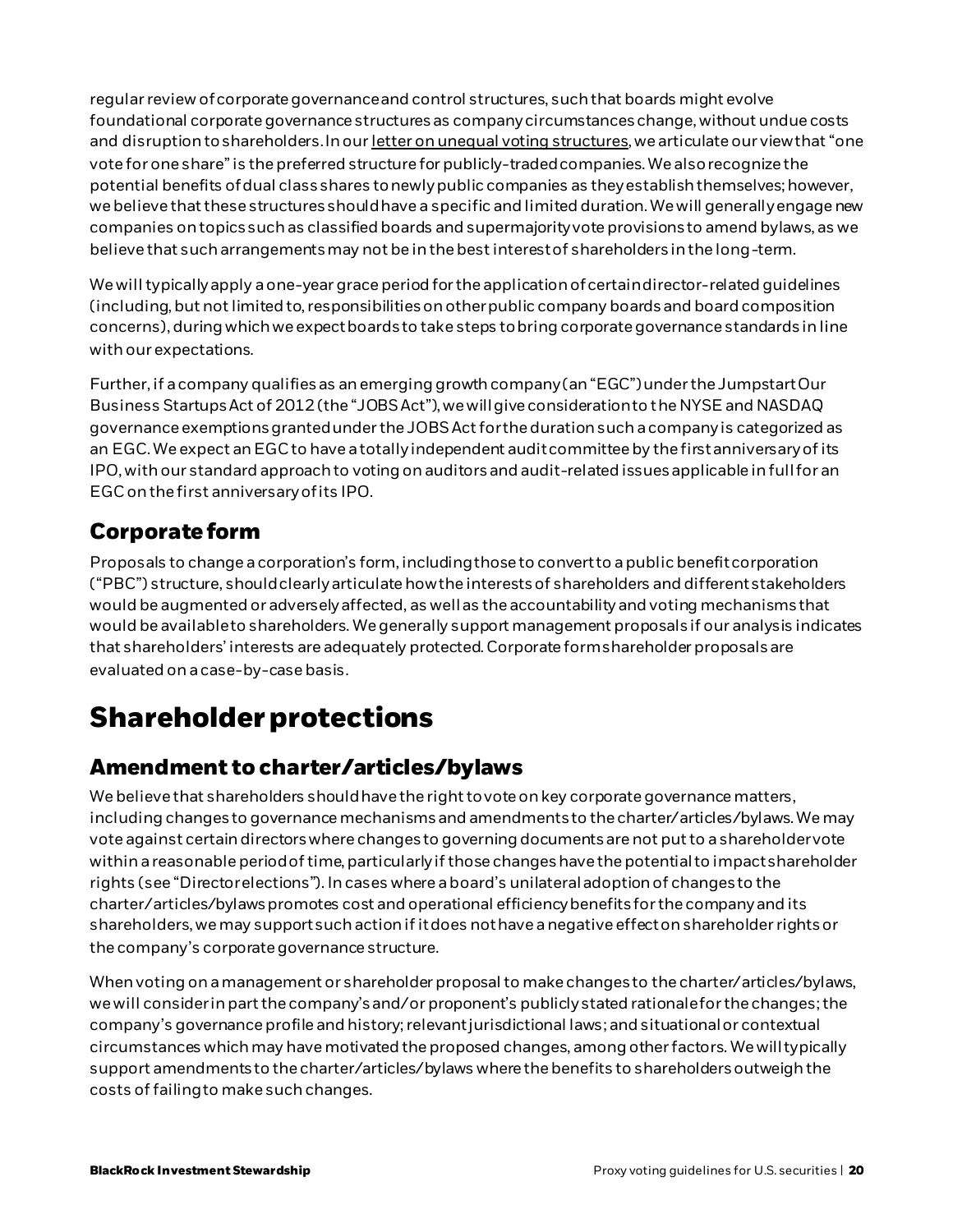#### **Proxy access**

We believe that long-term shareholders should have the opportunity, when necessary and under reasonable conditions, to nominate directors on the company's proxy card.

In our view, securing the right of shareholders to nominate directors without engaging in a control contest can enhance shareholders' ability to meaningfully participate in the director election process, encourage board attention to shareholder interests, and provide shareholders an effective means of directing that attention where it is lacking. Proxy access mechanisms should provide shareholders with a reasonable opportunity to use this right without stipulating overly restrictive or onerous parameters for use, and also provide assurances that the mechanism will not be subject to abuse by short-term investors, investors without a substantial investment in the company, or investors seeking to take control of the board.

In general, we support market-standardized proxy access proposals, which allow a shareholder (or group of up to 20 shareholders) holding three percent of a company's outstanding shares for at least three years the right to nominate the greater of up to two directors or 20% of the board. Where a standardized proxy access provision exists, we will generally oppose shareholder proposals requesting outlier thresholds.

#### **Right to act by written consent**

In exceptional circumstances and with sufficiently broad support, shareholders should have the opportunity to raise issues of substantial importance without having to wait for management to schedule a meeting. We therefore believe that shareholders should have the right to solicit votes by written consent provided that: 1) there are reasonable requirements to initiate the consent solicitation process (in order to avoid the waste of corporate resources in addressing narrowly supported interests); and 2) shareholders receive a minimum of 50% of outstanding shares to effectuate the action by written consent. We may oppose shareholder proposals requesting the right to act by written consent in cases where the proposal is structured for the benefit of a dominant shareholder to the exclusion of others, or if the proposal is written to discourage the board from incorporating appropriate mechanisms to avoid the waste of corporate resources when establishing a right to act by written consent. Additionally, we may oppose shareholder proposals requesting the right to act by written consent if the company already provides a shareholder right to call a special meeting that we believe offers shareholders a reasonable opportunity to raise issues of substantial importance without having to wait for management to schedule a meeting.

#### **Right to call a special meeting**

In exceptional circumstances and with sufficiently broad support, shareholders should have the opportunity to raise issues of substantial importance without having to wait for management to schedule a meeting. Accordingly, shareholders should have the right to call a special meeting in cases where a reasonably high proportion of shareholders (typically a minimum of 15% but no higher than 25%) are required to agree to such a meeting before it is called. However, we may oppose this right in cases where the proposal is structured for the benefit of a dominant shareholder, or where a lower threshold may lead to an ineffective use of corporate resources. We generally believe that a right to act via written consent is not a sufficient alternative to the right to call a special meeting.

#### **Simple majority voting**

We generally favor a simple majority voting requirement to pass proposals. Therefore, we will support the reduction or the elimination of supermajority voting requirements to the extent that we determine shareholders' ability to protect their economic interests is improved. Nonetheless, in situations where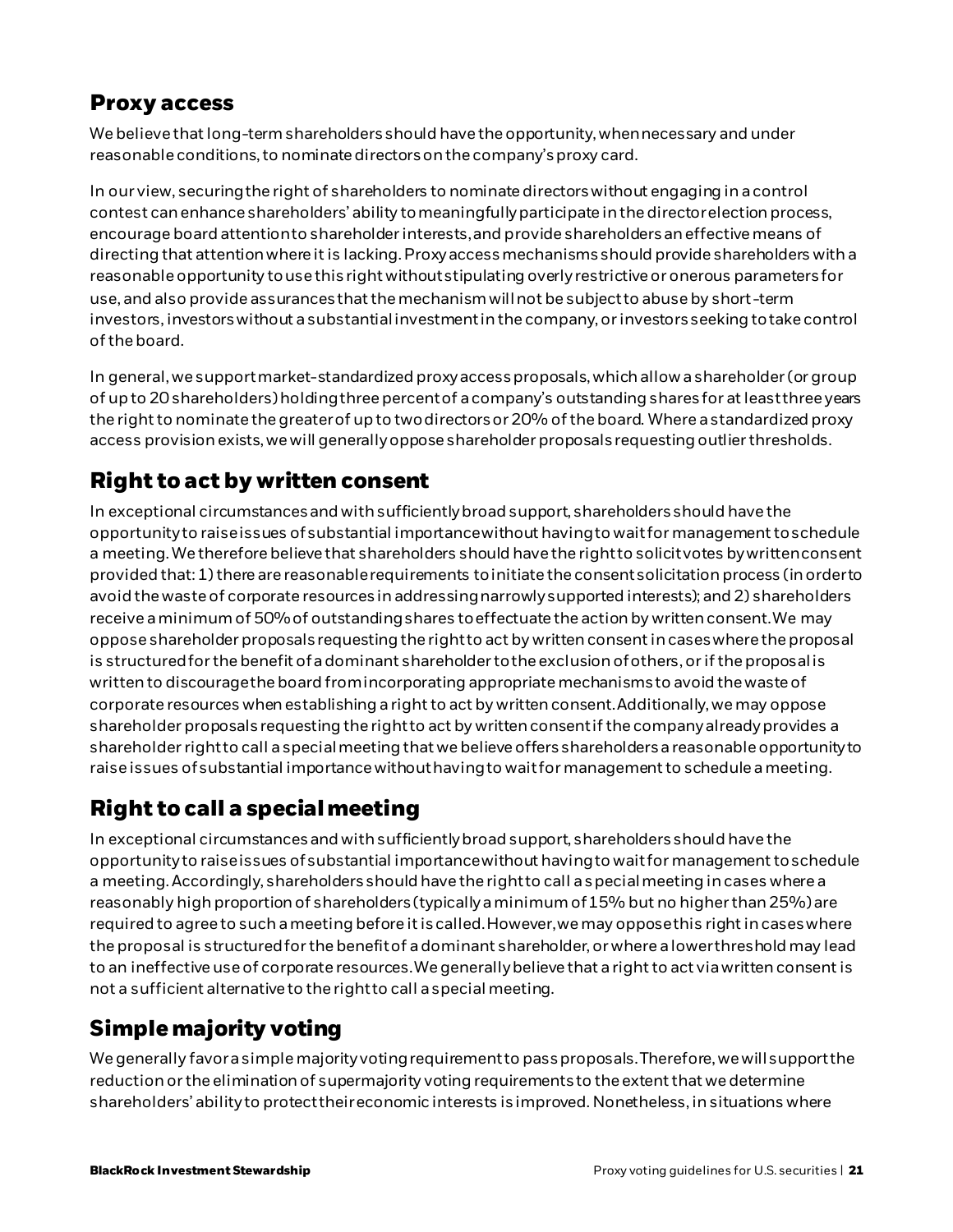there is a substantial or dominant shareholder, supermajority voting may be protective of minority shareholder interests and we may support supermajority voting requirements in those situations.

#### **Virtual meetings**

Shareholders should have the opportunity to participate in the annual and special meetings for the companies in which they are invested, as these meetings facilitate an opportunity for shareholders to provide feedback and hear from the board and management. While these meetings have traditionally been conducted in-person, virtual meetings are an increasingly viable way for companies to utilize technology to facilitate shareholder accessibility, inclusiveness, and cost efficiencies. We expect shareholders to have a meaningful opportunity to participate in the meeting and interact with the board and management in these virtual settings; companies should facilitate open dialogue and allow shareholders to voice concerns and provide feedback without undue censorship. Relevant shareholder proposals are assessed on a case-by-case basis.